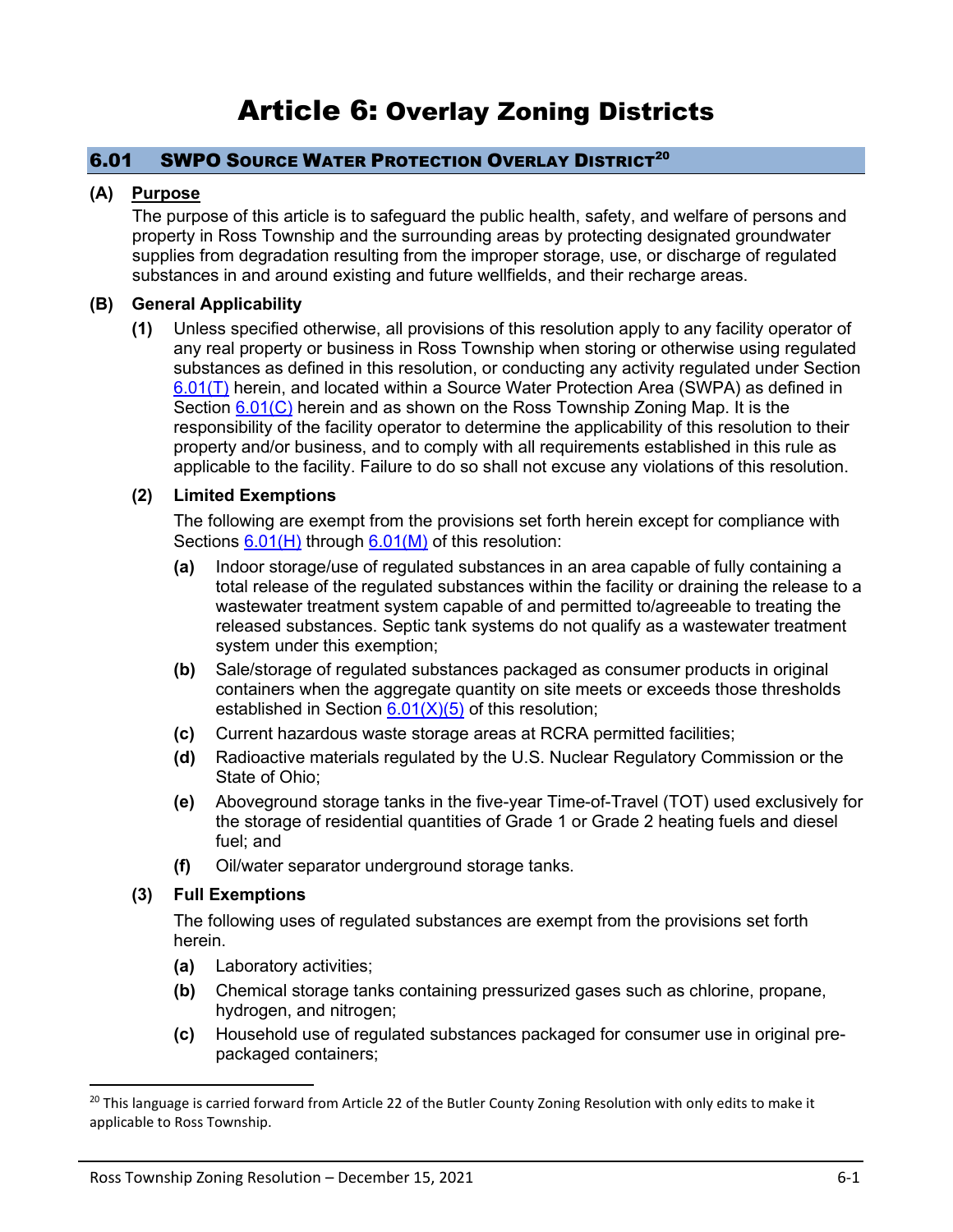- **(d)** Excavation or removal of earth materials; except when storing regulated substances that meet or exceed quantity thresholds established in Section  $6.01(X)(4)$ , then facility must comply with this resolution;
- **(e)** Office and maintenance/janitorial use of regulated substances packaged as consumer products. This exemption does not apply to hydrocarbon or halogenated hydrocarbon solvents;
- **(f)** Oils and fluids within electrical utility transformers/switches except when stored in quantities meeting or exceeding thresholds established in Section  $6.01(X)(4)$  of this article;
- **(g)** Materials present as a solid inside of a manufactured item;
- **(h)** Transport of regulated substances in trucks, trailers, tankers, or rail cars to facilities through the Source Water Protection Area, provided the regulated substances are fueling the transporting vehicle, or the transporting vehicle is in continuous transit, making a delivery, or is stopped for a period of time not to exceed 24 hours;
- **(i)** Sale/storage of regulated substances packaged as consumer products in original containers when the aggregate quantity on site is less than those thresholds established in Section  $6.01(X)(5)$  of this resolution.

## <span id="page-1-0"></span>**(C) Source Water Protection Areas Established**

- **(1)** Certain areas of Butler County, including portions of Ross Township, are hereby delineated into the following districts for the protection of groundwater resources and shall be collectively referred to as the "Source Water Protection Area" (SWPA). The official map of the SWPA shall be kept on file with the Butler County Department of Development at 130 High Street, Hamilton, OH 45011. The boundaries of the Source Water Protection Overlay District (SWPO) are intended to follow those boundaries and are reflected on the Ross Township Zoning Map.<sup>21</sup>
	- **(a)** One-Year TOT Zone. The one-year TOT zone is that area around the well or wellfield from which groundwater will be drawn for use in a public water supply in a one year or less time period. The one-year TOT zone is hereby established in those areas of Butler County as illustrated on the zoning map.
	- **(b)** Five-Year TOT Zone. The five-year TOT zone is that area located outside the oneyear TOT zone but within the boundaries of the area from which groundwater will be drawn in a five year or less time period. The five-year TOT zone is hereby established in those areas of Butler County as illustrated on the zoning map.
	- **(c)** Ten-Year TOT Zone. The ten-year TOT zone is that area located outside the oneyear and five-year TOT zones but within the boundaries of the area from which groundwater will be drawn in a ten year or less time period. The ten-year TOT zone is hereby established in those areas of Butler County as illustrated on the zoning map.

<sup>&</sup>lt;sup>21</sup> This would leave Butler County in charge of the official boundaries.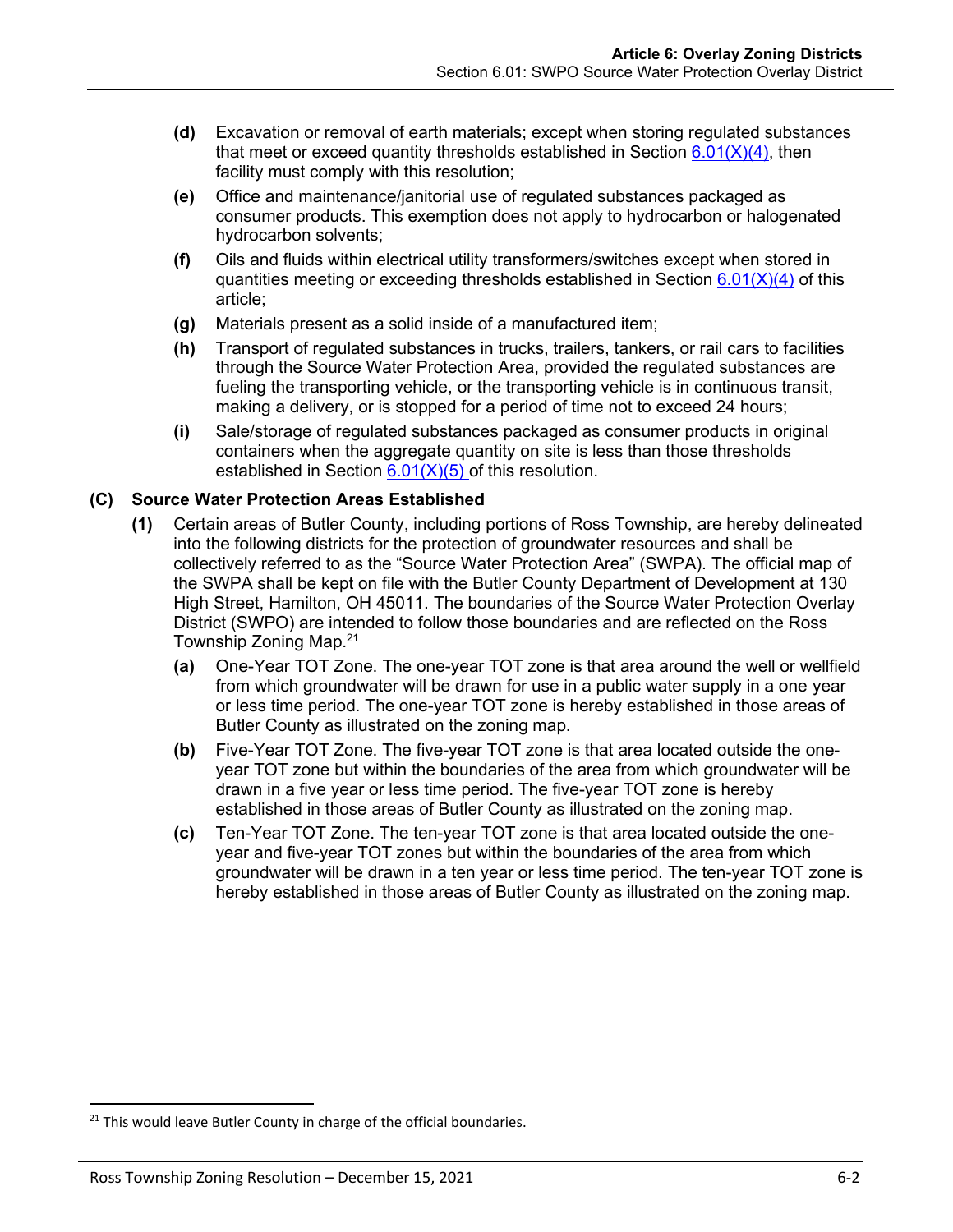## <span id="page-2-1"></span>**(2) Redelineation of the SWPA**

## **(a) Procedure for Proposals Respecting Changes/Redelineation of SWPA Designation**

Any change in the boundary of a SWPA resulting from redelineation of a SWPA shall be effective after approval of the redelineation by means of a zoning map amendment as provided for in Section 3.05: Zoning Text or Map Amendment. Public notice of the change shall include the publication of notice pursuant to the ORC for zoning map changes as well as written notice provided via first class mail to those registered facility operators in the pre-existing SWPA whose location in a TOT zone has changed as a result of the redelineation, and any nonresidential property owners in the newly delineated portions of the updated SWPA. Such written notice shall comply with the written notice requirements of the ORC for zoning map changes and shall be mailed, via first class mail, no less than 30 days prior to the public hearing date and the notification shall be in the form of a letter stating the results of the redelineation and any subsequent change in the facility's regulatory status.

## **(b) Impact on SWPA Facilities**

- **(i)** Where an existing facility required to comply with the provisions set forth herein is no longer located in a SWPA as a result of the redelineation, the facility is no longer subject to compliance with this article.
- **(ii)** Any facility previously located outside the boundary of the SWPA that is located inside the boundary of the SWPA as a result of the redelineation must be registered in accordance with Section  $6.01(H)(6)$  of this resolution and must comply with those provisions required of existing facilities for the TOT zone in which the facility is located as applicable and in accordance with the time frames specified for those applicable provisions.
- **(iii)** Any registered facility whose classification within a TOT zone is changed to a different TOT zone as a result of the redelineation must submit an amended facility registration to the Zoning Inspector in accordance with Section  $6.01(H)(7)$  of this resolution and must comply with those provisions required of existing facilities as applicable for the new TOT zone in which that facility is now located in accordance with the time frames specified for those applicable provisions.

## **(D) Prohibitions in the Source Water Protection Area**

## **(1) TOT Zone Prohibitions**

<span id="page-2-0"></span>[Table 6-1](#page-2-0) sets forth where certain activities or land uses are prohibited in the one-year, five-year, and ten-year TOTs as indicated by an "X."

| TABLE 6-1: PROHIBITIONS IN THE SOURCE WATER PROTECTION AREA BY TOT ZONE                                                                                                                                                                                    |                 |                  |                 |  |  |
|------------------------------------------------------------------------------------------------------------------------------------------------------------------------------------------------------------------------------------------------------------|-----------------|------------------|-----------------|--|--|
| <b>Activity or Land Use</b>                                                                                                                                                                                                                                | <b>Tot Zone</b> |                  |                 |  |  |
|                                                                                                                                                                                                                                                            | One-Year        | <b>Five-Year</b> | <b>Ten-Year</b> |  |  |
| Commercial junk yards; and salvage yards;                                                                                                                                                                                                                  | x               | х                |                 |  |  |
| Commercial sanitary/solid waste/construction and demolition debris landfills;                                                                                                                                                                              | X               | х                | х               |  |  |
| The disposal of shingles, asphalt, asbestos, and/or lead-based or lead<br>containing materials in an unlicensed landfill;                                                                                                                                  | x               | X                | х               |  |  |
| The manufacturing, processing, or recycling of regulated substances as the<br>principal activity where storage, handling, or use of a Regulated Substance<br>exceeds 55 gallons aggregate for liquid materials or 440 pounds aggregate for<br>dry weights; |                 | x                |                 |  |  |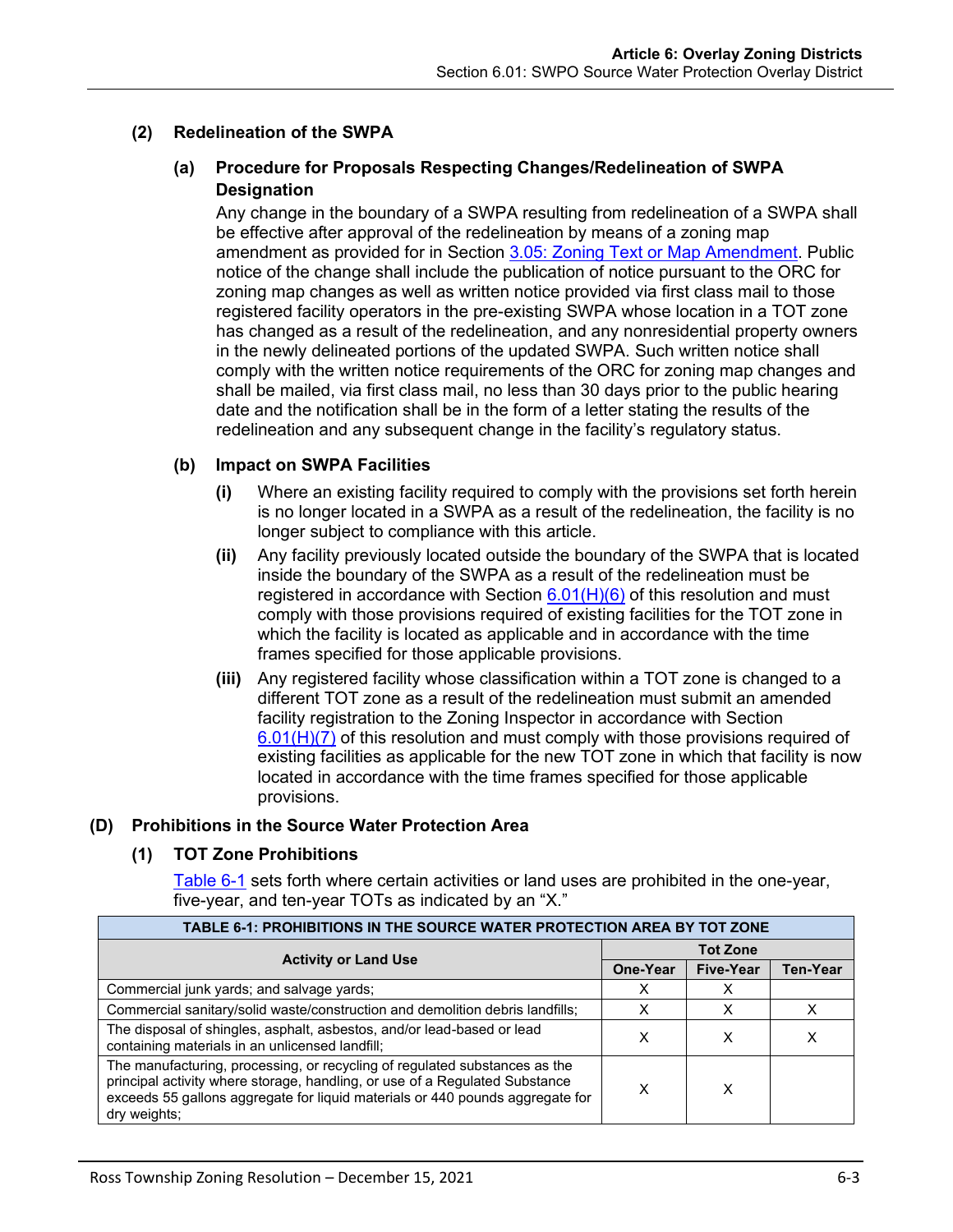| TABLE 6-1: PROHIBITIONS IN THE SOURCE WATER PROTECTION AREA BY TOT ZONE                                                                                                                                                                                                                                                                                                                                |                 |                  |                 |  |  |
|--------------------------------------------------------------------------------------------------------------------------------------------------------------------------------------------------------------------------------------------------------------------------------------------------------------------------------------------------------------------------------------------------------|-----------------|------------------|-----------------|--|--|
|                                                                                                                                                                                                                                                                                                                                                                                                        | <b>Tot Zone</b> |                  |                 |  |  |
| <b>Activity or Land Use</b>                                                                                                                                                                                                                                                                                                                                                                            | <b>One-Year</b> | <b>Five-Year</b> | <b>Ten-Year</b> |  |  |
| Commercial establishments for gasoline and diesel fuel dispensing service<br>stations, motor vehicle repair/service shops and/or body repair where storage,<br>handling, or use of a regulated substance exceeds 55 gallons aggregate for<br>liquid materials or 440 pounds aggregate for dry weights;                                                                                                 | $\pmb{\times}$  |                  |                 |  |  |
| Trucking or bus terminals where storage, handling, or use of a Regulated<br>Substance exceeds 55 gallons aggregate for liquid materials or 440 pounds<br>aggregate for dry weights;                                                                                                                                                                                                                    | X               |                  |                 |  |  |
| Confined animal feeding operations;                                                                                                                                                                                                                                                                                                                                                                    | X               |                  |                 |  |  |
| Primary metal product industries where storage, handling, or use of a<br>Regulated Substance exceeds 55 gallons aggregate for liquid materials or 440<br>pounds aggregate for dry weights;                                                                                                                                                                                                             | X               |                  |                 |  |  |
| Metal plating, polishing, etching, engraving, anodizing, or similar processes<br>where storage, handling, or use of a regulated substance exceeds 55 gallons<br>aggregate for liquid materials or 440 pounds aggregate for dry weights;                                                                                                                                                                | $\pmb{\times}$  |                  |                 |  |  |
| Lawn, garden, pesticide, and agricultural services with on-site bulk mixing or<br>blending of fertilizers, pesticides, and other industry-related chemicals for<br>commercial application when quantities of concentrated fertilizers, pesticides,<br>and other industry-related chemicals stored on site exceed 55 gallons<br>aggregate for liquid materials or 440 pounds aggregate for dry weights; | X               |                  |                 |  |  |
| Permanent storage of regulated substances in trucks, trailers, tankers, or rail<br>cars not meeting conditions specified in Section $6.01(N)(4)$ of this resolution<br>where storage of the regulated substances exceeds 55 gallons aggregate for<br>liquid materials or 440 pounds aggregate for dry weights;                                                                                         | X               | X                | X               |  |  |
| Use of oil, waste oil, or similar liquid petroleum-type products for dust<br>suppression;                                                                                                                                                                                                                                                                                                              | X               | X                | X               |  |  |
| Use of fly ash or other ash material for fill material. This prohibition does not<br>apply where fly ash is used as a component in cement, concrete, or cinder<br>block;                                                                                                                                                                                                                               | $\pmb{\times}$  |                  |                 |  |  |
| Dry cleaning facilities with on-site dry-cleaning service who's substances<br>exceed 55 gallons aggregate for liquid materials or 440 pounds aggregate for<br>dry weights;                                                                                                                                                                                                                             | X               |                  |                 |  |  |
| Installation of Underground Storage Tanks (UST) except as permitted in<br>Section 6.01(S)(4) of this resolution; and                                                                                                                                                                                                                                                                                   | X               | X                | X               |  |  |
| Temporary or permanent storage of regulated substances other than vehicle<br>fuels, vehicle lubricants, and fuel for building and/or process heat in new<br>USTs, except as permitted in Section $6.01(S)(4)(c)$ of this resolution;                                                                                                                                                                   | X               | X                | X               |  |  |
| Rail switch yards and container ports;                                                                                                                                                                                                                                                                                                                                                                 | $\pmb{\times}$  | х                | х               |  |  |
| The application of sewage sludge or biosolids; and                                                                                                                                                                                                                                                                                                                                                     | $\pmb{\times}$  | X                | X               |  |  |
| All oil and gas drilling and exploration; and all injection wells for the disposal of<br>oil and gas drilling-related fluids and hydraulic fracturing fluids.                                                                                                                                                                                                                                          | $\pmb{\times}$  | X                | X               |  |  |

# **(2) Conditional Uses Applicable to all Source Water Protection TOT Zones**

Lawn, garden, pesticide, and agricultural services which have on-site bulk mixing or blending of fertilizers, pesticides, and other industry-related chemicals for commercial application when quantities of concentrated fertilizers, pesticides, and other industryrelated chemicals stored on site meet or exceed 500 gallons aggregate for liquid materials or 4,000 pounds aggregate for dry weights, may only be permitted in the five-year TOT zone if approved by the BZA as a conditional use in accordance with Section 3.06: Variance or Conditional Use.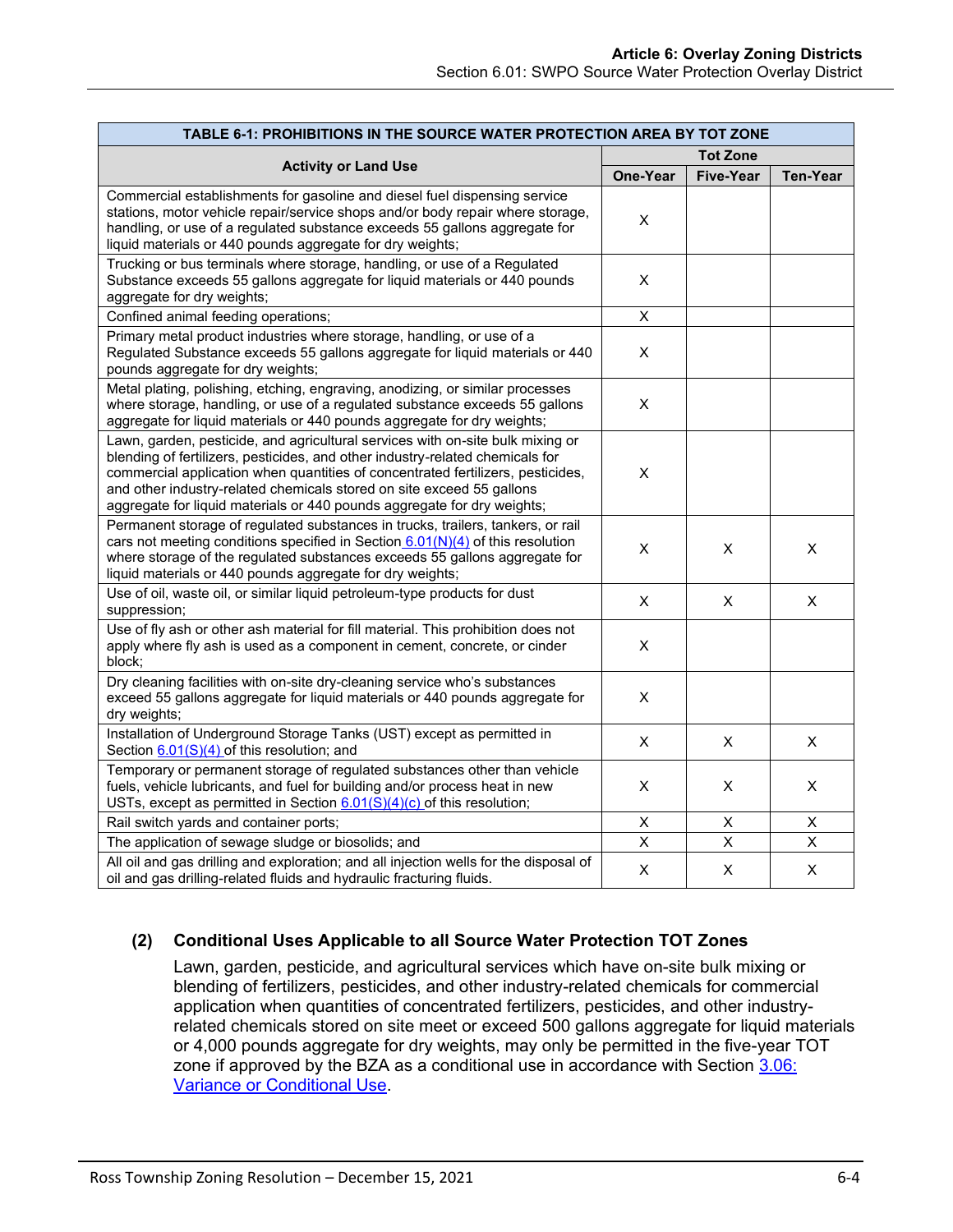# **(E) Compliance with Existing Federal, State, and Local Regulations**

Facility operators subject to regulation under this resolution must comply fully with all existing applicable federal, state, and local regulations in addition to any of the requirements established in this resolution.

## **(F) Continuation of Existing Non-Conforming Facilities and Non-conforming Uses of Land**

- **(1)** Where, at the effective date of the adoption of, or amendment to, the provisions set forth herein, lawful use of land exists that is no longer permissible under the provisions of this article as enacted or amended, such use may be continued, so long as it remains otherwise lawful, subject to provisions of this resolution.
- **(2)** Any nonconforming use of land, building, or regulated substance storage unit existing as of the effective date of adoption of, or amendment to, the provisions set forth herein and which operates within a Source Water Protection Area TOT Zone is permitted to continue operation as a nonconforming existing land use, building, or regulated substance storage unit provided it remains otherwise lawful; and complies with the provisions of this resolution which apply to existing facilities.
- **(3)** An existing use made nonconforming solely by application of the Source Water Protection provisions set forth herein shall be treated as non-conforming only as to those uses prohibited by these Source Water Protection provisions. As to existing uses not prohibited or otherwise regulated by these Source Water Protection provisions, those uses remain conforming such that they may be expanded or otherwise altered without violation of this resolution.

## **(G) Regulated Substances**

- **(1)** Regulated substances shall be those substances listed in Section [6.01\(X\)\(1\)](#page-21-0) herein when storage or use at a facility at any time of the year meets or exceeds those thresholds specified in Section  $6.01(X)(2)$ . A facility operator may, at their choice, calculate the quantity of regulated substances stored or used on site as follows:
	- **(a)** The facility operator may report the quantity of regulated substances stored or otherwise used on site as the maximum amount found on site at any one time during the course of a year. Where there are seasonal fluctuations in regulated substance use, the amount should be based on storage or use of regulated substances during peak times of the year; or
	- **(b)** The facility operator may calculate the daily average of regulated substance storage or use on site over the course of a month. The facility operator must calculate this average using the anticipated quantity of regulated substances storage or use during peak months at the facility.
- **(2)** A substance listed in Section [6.01\(X\)\(1\)](#page-21-0) may be partially or fully exempt from regulation under this resolution if use or storage of the regulated substance is exempted under Sections  $6.01(B)(2)$  or  $6.01(B)(3)$  of this resolution, or if the facility operator can provide proper documentation to the Zoning Inspector that a regulated substance does not present a threat to groundwater due to the nature of the substance. Information from the substance manufacturer or other qualified, verifiable source indicating that the substance does not present a threat to groundwater shall be considered proper documentation.
- **(3)** The Zoning Inspector reserves the right to designate additional substances or remove substances from the list of regulated substances in Section  $6.01(X)(1)$  as necessary for the protection of the groundwater resource. Any addition/deletion to the list shall be considered a text change and therefore requires public notice of the intended change in accordance with zoning amendment process of Section 3.05: Zoning Text or Map Amendment.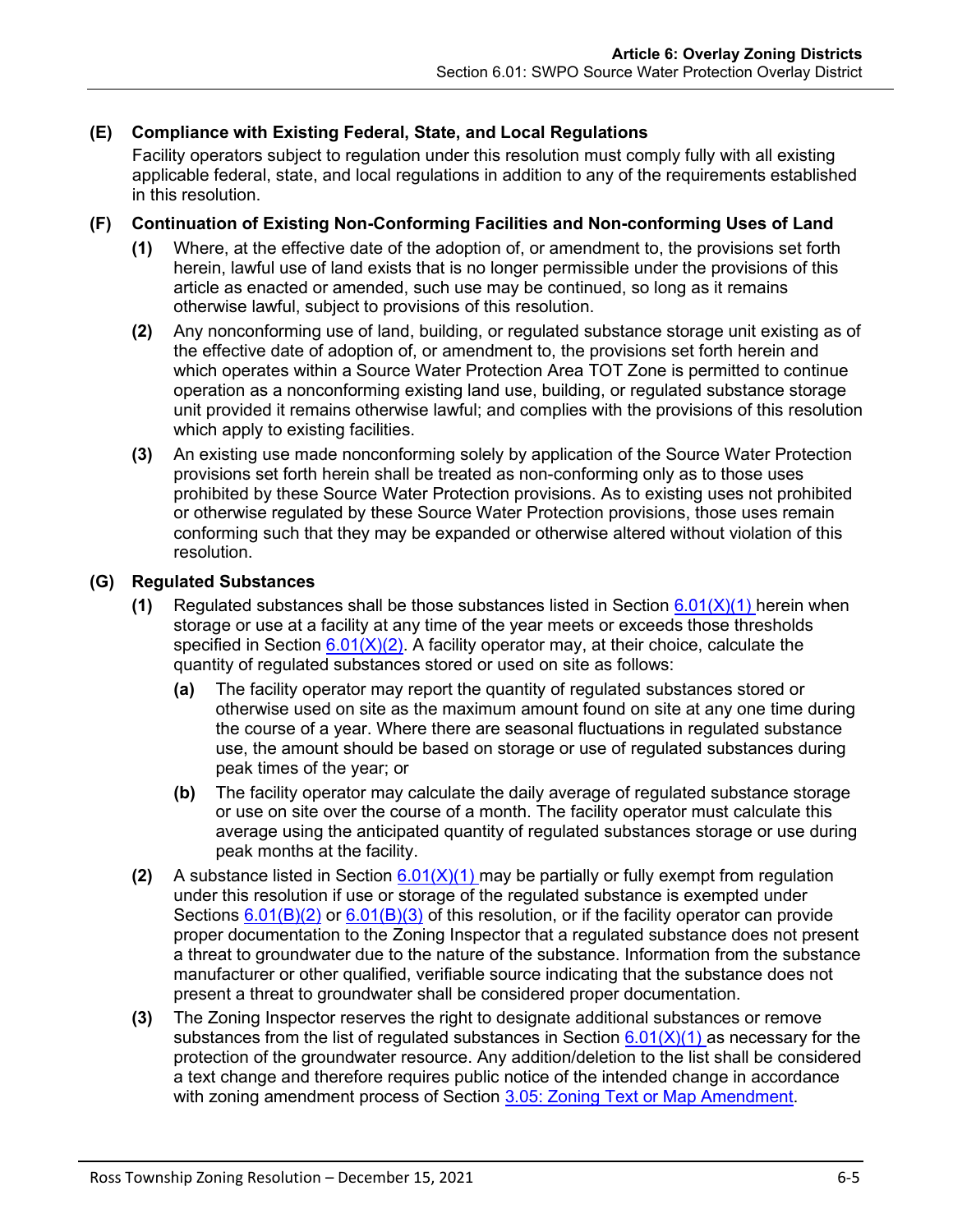# <span id="page-5-1"></span><span id="page-5-0"></span>**(H) Facility Registration**

- <span id="page-5-3"></span>**(1)** Facility registration is required once every two years for any facility where on site storage or use of regulated substances meets or exceeds those quantities established in Section  $6.01(X)(2)$  of this resolution, or for any activity identified as a regulated activity under Section [6.01\(T\)](#page-16-0) of this resolution or for any active ground water monitoring or remediation system regulated by the USEPA, Ohio EPA or BUSTR. A facility operator may register the facility or, at the request of the facility operator, the Zoning Inspector may register the facility. The Zoning Inspector shall conduct any facility registration in the following manner:
	- **(a)** The Zoning Inspector shall provide written notice of the intent to register the facility no less than 14 days prior to the registration date;
	- **(b)** The registration shall be conducted at reasonable times during normal business hours. To help ensure accuracy of the registration and safety of the persons involved, the facility operator or designee must accompany the Zoning Inspector during the registration;
	- **(c)** The registration will not unreasonably interfere with facility operations; and
	- **(d)** The scope of the registration will be limited to gathering information necessary to complete the registration required by this resolution.
- <span id="page-5-4"></span><span id="page-5-2"></span>**(2)** All facility registrations must be completed and, where applicable, submitted to the Zoning Inspector within 180 days of the date a property becomes subject to regulation under this resolution, and by July 1 of every second year thereafter. A facility operator choosing to have their facility registered by the Zoning Inspector must contact the Zoning Inspector no less than 30 days before a registration is due to ensure completion of the registration by the required due date.
- **(3)** Facility registration will include, but is not necessarily limited to, information on the following:
	- **(a)** Name, address, and phone number of the registered facility;
	- **(b)** Facility operator name and number;
	- **(c)** Emergency contact, address, and phone;
	- **(d)** Primary and, where applicable, secondary business activities at the Facility, including Standard Industrial Classification codes or Chemical Abstract Service (CAS) number and a brief description of how regulated substances are used at the facility;
	- **(e)** The types, quantity, and location of regulated substances stored or otherwise used on-site. Where the regulated substance is identified by a common trade name or a mixture, the primary chemical components must be identified;
	- **(f)** The manner of regulated substance storage (i.e., ASTs, 55 gallon drums, totes, etc.). AST registration will include information on current tank status, contents, volume, construction, and age;
	- **(g)** A general description of any secondary containment or other spill containment and/or spill prevention measures used at the facility for regulated substance storage units or storage areas;
	- **(h)** A general description of regulated substance waste disposal methods. Where applicable, the facility's hazardous waste generator identification number must be provided;
	- **(i)** Where applicable, location of any groundwater monitoring equipment on the facility's property;
	- **(j)** Where applicable, the location of any dry wells on the facility property;
	- **(k)** Where applicable, the type of septic system used on site and type of waste treated;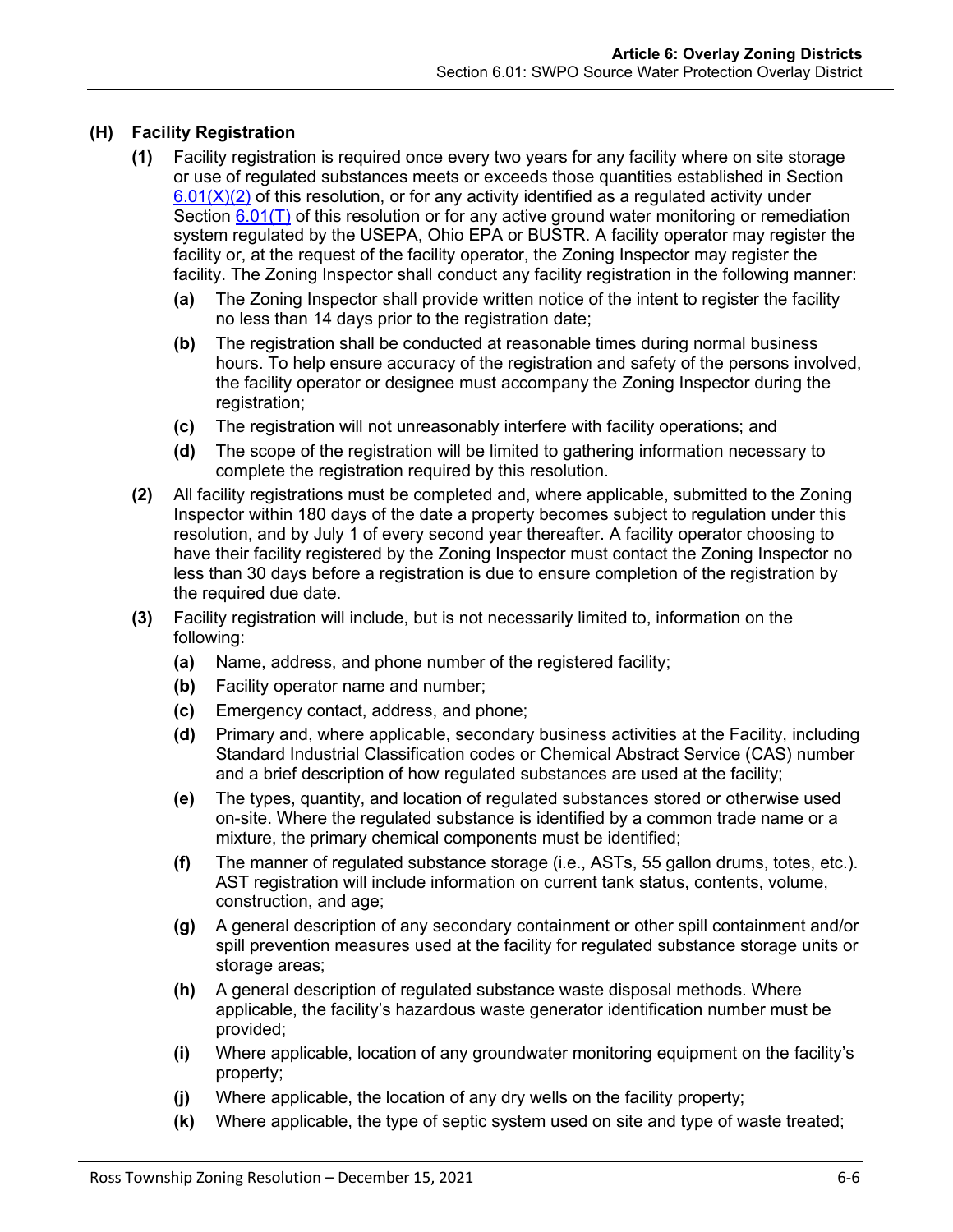- **(l)** Where applicable, the location of any production wells used for potable and nonpotable use on the facility property or any unused well of any type;
- **(m)** For facilities located in approved Storm Water Management Zones and approved Storm Water Management Plans; Compliance with such a plan must be in addition to compliance with the requirements of this Source Water Protection Program.
- **(4)** Any person identified as the emergency contact for a facility under part (3) must have authority to provide additional information about the facility and materials stored or otherwise used on site when requested and to authorize the use of response personnel, including hazardous materials contractors, in the event of a release at the facility. The facility operator must notify the Zoning Inspector of any change in contact person, phone number, and/or address of the emergency contact person no later than two weeks after any change.
- **(5)** The facility operator must sign the completed facility registration. The facility operator's signature shall serve as acknowledgment of the accuracy of the registration and compliance with the following, where applicable:
	- **(a)** Storage Unit Inspections compliant with Section [6.01\(N\)\(2\);](#page-10-1) and
	- **(b)** Development and implementation of a Spill Control Plan compliant with Section [6.01\(R\),](#page-13-0) et seq.
- <span id="page-6-0"></span>**(6)** Any facility operator whose facility is registered by the Zoning Inspector must submit a copy of the signed registration to the Zoning Inspector no later than two weeks after the registration date.
- <span id="page-6-1"></span>**(7)** Any facility operator required to register a facility or regulated substance storage unit under another federal, state, or local program may submit a copy of that registration to the Zoning Inspector to expedite the registration process. Any existing registration information should be presented to the Zoning Inspector prior to or at the time of facility registration.
- **(8)** Any facility subject to regulation under this Resolution that begins operation or commences conduct governed by this Resolution after the effective date of this resolution must be registered in accordance with Section  $6.01(H)(1)$  no later than 180 days after beginning operation.
- **(9)** Any previously exempt facility that becomes subject to the requirements of this resolution due to changes at the facility must be registered in accordance with Section [6.01\(H\)\(6\)](#page-6-0) no later than 180 days after becoming subject to regulation under the resolution. A previously exempt facility becomes subject to regulation under this resolution when:
	- **(a)** A new AST or UST system subject to regulation under this resolution is installed at the facility;
	- **(b)** There is a permanent change in the type and/or volume of regulated substances stored or otherwise used at the facility that results in the storage or use of regulated substances in quantities meeting or exceeding the thresholds established in Section  $6.01(X)(2)$ ; and/or
	- **(c)** There is a change in the delineated TOTs as specified in Section [6.01\(C\)\(2\)](#page-2-1) of this Resolution.
- **(10)** A facility operator must amend an existing facility registration, or may request that the Zoning Inspector amend the registration, no later than 60 days after any:
	- **(a)** Change in ownership or management of the facility;
	- **(b)** Installation, return to service, or removal of an AST or UST system subject to regulation under this resolution;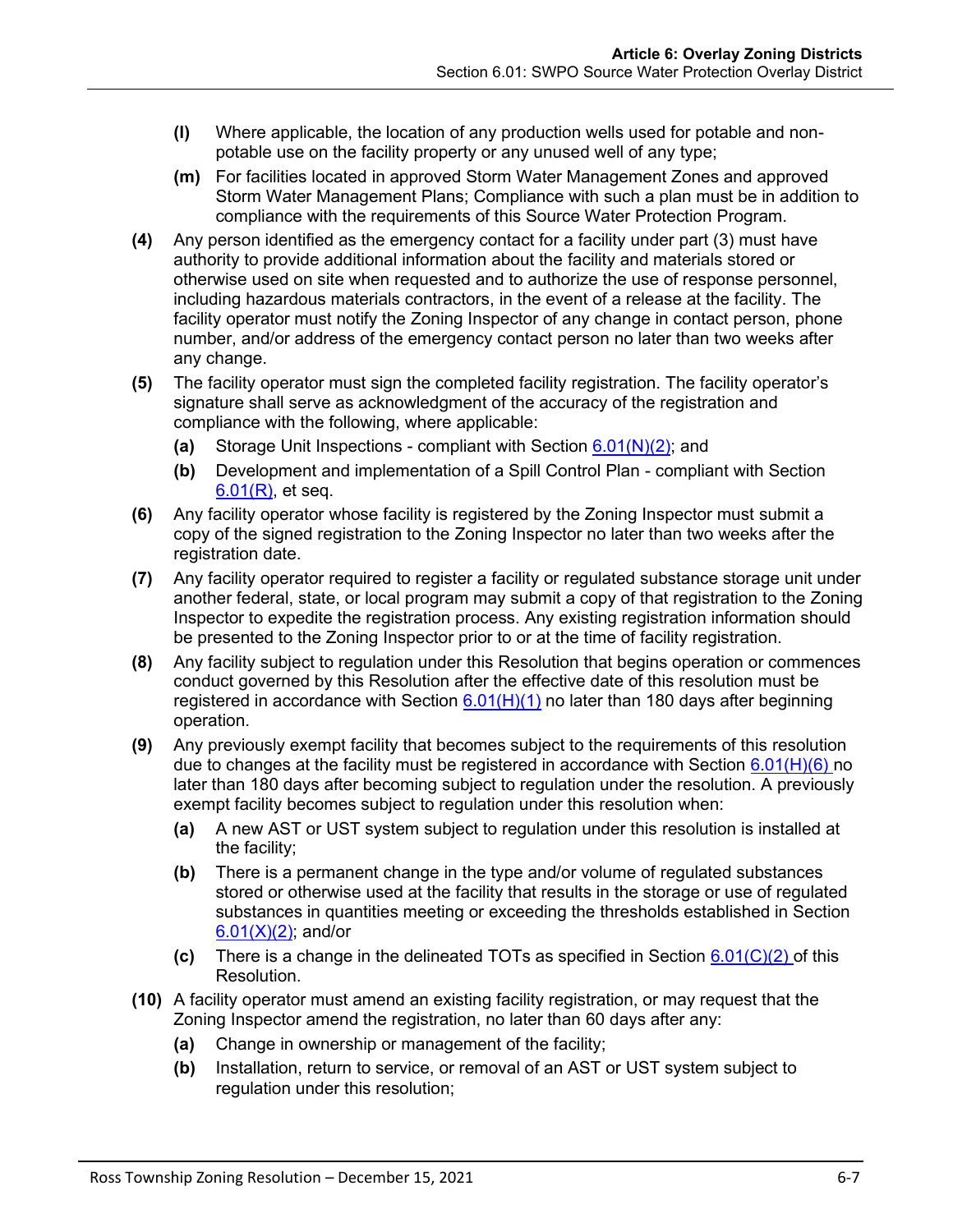- **(c)** Permanent on-site storage or use of a previously unregistered regulated substance in quantities meeting or exceeding the thresholds established in Section  $6.01(X)(2)$ ; and/or
- **(d)** Change in the delineated TOTs as specified in Section [6.01\(C\)\(2\)](#page-2-1) of this Resolution.
- **(e)** No later than 90 days after permanent cessation of regulated operations or storage of regulated substances as specified in Section [6.01\(J\).](#page-8-0)
- **(11)** A facility operator choosing to have their facility registration amended by the Zoning Inspector must contact the Zoning Inspector no less than 30 days before a registration is due to ensure completion of the registration within the allowed 60 day time frame when meeting parts (a) through (d). The facility operator is responsible for amending a registration under the part (e).
- **(12)** Any person owning and/or operating more than one facility subject to regulation under this resolution must register each regulated facility separately in accordance with the provisions of this resolution.

## <span id="page-7-2"></span>**(I) Temporary Storage of Regulated Substances**

- **(1)** This section applies to the temporary storage of regulated substances at new and existing non-residential facilities in the Source Water Protection Area when the regulated substances are stored or otherwise used in quantities meeting or exceeding the quantity thresholds established in Section [6.01\(X\)\(2\).](#page-21-1)
- <span id="page-7-0"></span>**(2)** Temporary storage subject to regulation under this resolution must meet the following conditions when aboveground:
	- **(a)** The regulated substance storage unit(s) must meet the general container requirements specified in Section  $6.01(N)(2)$  through  $6.01(N)(4)$  of this resolution; and
	- **(b)** When possible, the temporary storage unit(s) should be located in a non-hazardous area (i.e., where the unit(s) is not generally exposed to routine vehicular traffic, flammables, or other hazards).
- <span id="page-7-1"></span>**(3)** Any regulated substance release meeting or exceeding the release notification criteria in Section  $6.01(K)(1)$  must be reported and remediated in accordance with Section  $6.01(K)$ , et seq. herein.
- **(4)** Temporary storage of regulated substances beyond 90 days is permitted provided compliance with the following requirements.
	- **(a)** The facility operator must notify the Zoning Inspector of the need to continue temporary storage of the regulated substances prior to expiration of the temporary storage period. The facility operator shall submit notification to the Zoning Inspector on a prescribed form supplied by the Zoning Inspector at the request of the facility operator. The notification shall specify:
		- **(i)** Facility name, address, and telephone;
		- **(ii)** Facility operator name and twenty-four (24) hour emergency contact. Designation of an emergency contact must be done in accordance with Section  $6.01(H)(2)$
		- **(iii)** Regulated substances temporarily being stored at the facility;
		- **(iv)** The manner in which the regulated substances are stored; and
		- **(v)** The anticipated date when temporary storage will cease.
	- **(b)** The regulated substance continues to be stored in compliance with Section [6.01\(I\)\(2\)](#page-7-0) when aboveground.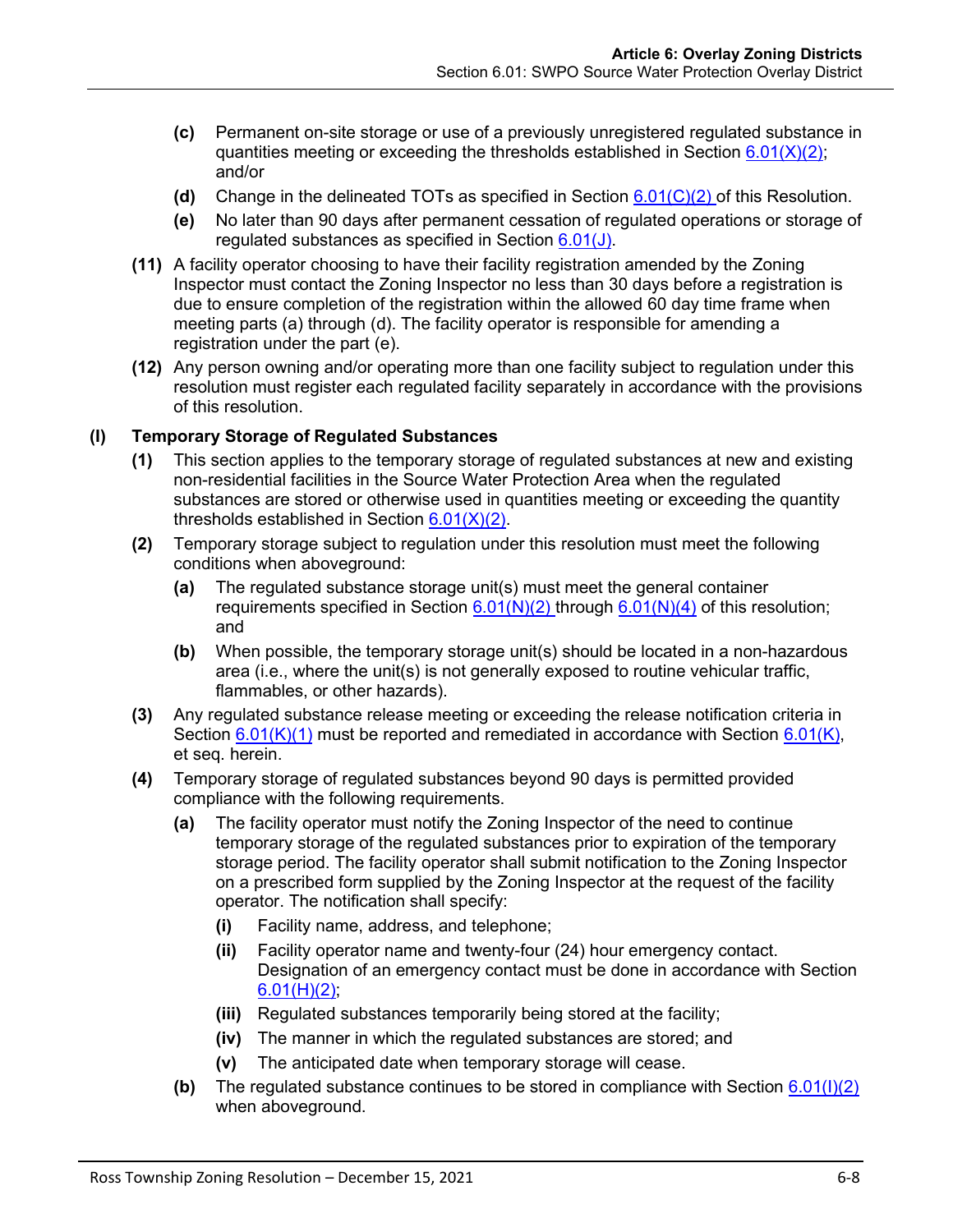# <span id="page-8-0"></span>**(J) Facility Closure**

- **(1)** This section applies to any nonresidential facility subject to regulation under this resolution that becomes unoccupied or where operations are permanently discontinued for a period greater than 90 consecutive days any time after the effective date of this resolution. Facility operators subject to compliance with any federal, state, or local facility closure program addressing the storage or handling of regulated substances at a closing facility are exempt from the requirements in this Section except for compliance with Section  $6.01(J)(3)$ .
- **(2)** Except in the case of seasonal discontinuation of operation, the facility operator must remove all regulated substances other than those used exclusively for heating, cooling, and providing electrical lighting for the premises from the property no later than 90 days after the date the property initially became unoccupied or operation was permanently discontinued.
- <span id="page-8-3"></span>**(3)** Any facility operator permanently discontinuing operation of a facility subject to regulation under this resolution must submit an amended facility registration to the Zoning Inspector in accordance with Section  $6.01(H)(7)$ . The amended facility registration shall include the date on which operations will or have ceased; the current operator's new phone number and address; and the fate of regulated substances stored or otherwise used on site. Any facility operator who is required to submit a closure notification under any federal, state, or local closure program may copy the Zoning Inspector on that notification in lieu of submitting an amended facility registration.
- **(4)** Upon permanent closure of a facility, the facility operator must take reasonable steps to secure all regulated substance storage units or regulated substance storage areas against vandalism. Compliance with Sections  $6.01(N)(2)$  through  $6.01(N)(4)$  and maintenance of all security measures implemented in accordance with this Section are required until all Regulated Substances are removed from the site.

## <span id="page-8-2"></span><span id="page-8-1"></span>**(K) Regulated Substance Releases**

- **(1)** Any release of a regulated substance within a Source Water Protection Area must, if such release:
	- **(a)** Originates from an underground storage tank; or
	- **(b)** Contacts a pervious ground surface; and
	- **(c)** Is not immediately and completely remediated within twenty-four (24) hours; or
	- **(d)** Enters a surface water body; or
	- **(e)** Enters a dry well, monitoring well, abandoned well or storm sewer,
	- **(f)** Be reported to the Zoning Inspector or on-duty drinking water treatment plant operator or Ground Water Consortium Manager within 24 hours of discovery by the facility operator or any other party responsible for the storage unit from which the release occurred. Such notification in no way alleviates other federal, state, or local reporting obligations imposed by law.
- **(2)** Initial notice shall include, at a minimum, information related to the following:
	- **(a)** Location of the release (facility name, address, and phone);
	- **(b)** Facility/responsible party's name, address, and phone if it is different from (a);
	- **(c)** Emergency contact and phone;
	- **(d)** Description of the nature of the incident, including date, time, location, and cause of the incident; type, concentration, and volume of substance(s) released; and
	- **(e)** Description of preliminary release control and mitigation efforts.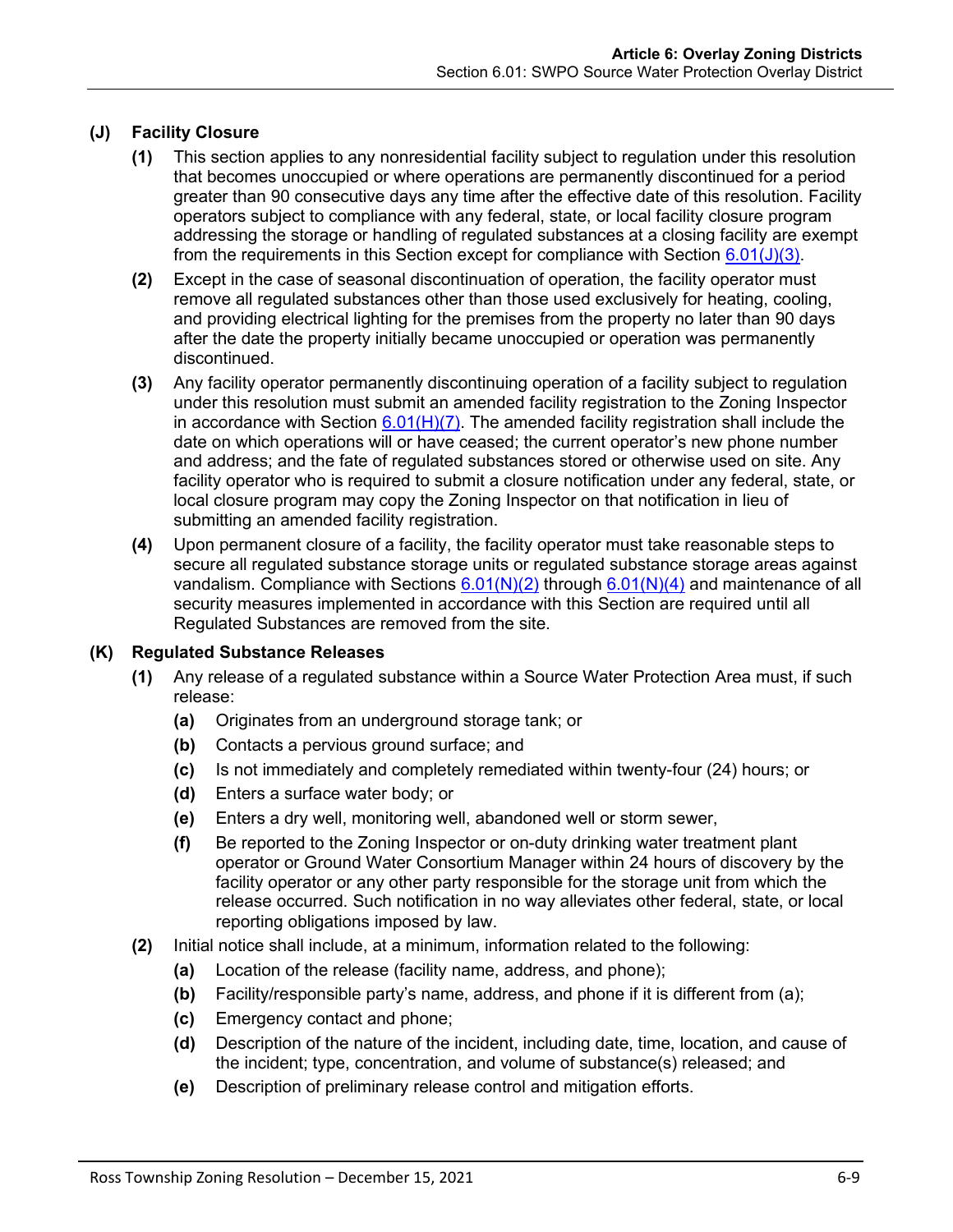- **(3)** Within seven days of a reported release, the responsible party must submit to the Zoning Inspector a regulated substance release report providing any additional detail on the nature and management of the release, including control and corrective actions taken, fate of the released material, and, where applicable, the name of the contractor responsible for removal of released substances. Information submitted in the regulated substance release report shall be used by the Zoning Inspector to determine if and where any additional follow-up work needs to be completed to assess the potential pollution impact of the release.
- **(4)** Upon discovery of a release, the facility operator or other responsible party must take appropriate reasonable actions to mitigate the potential impact of the release on groundwater and remediate the release. Remediation must be conducted in a timely manner and in accordance with applicable law. Wastes generated during remediation of a Regulated Substance release must be handled in accordance with Sections  $6.01(N)(2)$ through  $6.01(N)(4)$  when the quantity of regulated wastes generated meet or exceed the quantity thresholds established in Section  $6.01(X)(2)$ , in addition to all applicable legal requirements. Storage of these materials for a period of greater than 90 days must be reported to the Zoning Inspector by the facility operator in accordance with Section  $6.01(1)(3)$ .
- **(5)** The responsible party must copy the Zoning Inspector on all correspondence submitted to federal, state, or local agencies related to site assessment and site remediation. The Zoning Inspector may request, if deemed necessary, that:
	- **(a)** The Fire Department provide a copy of the department's Ohio Fire Incident Reporting System report to the Zoning Inspector;
	- **(b)** The Ohio EPA provide a copy of the agency's Emergency Response Section Incident Report to the Zoning Inspector; and/or
	- **(c)** The facility operator develops and implements procedures to minimize the likelihood of reoccurrence of such a release. The facility operator must submit procedures developed under this provision to the Zoning Inspector no later than 60 days after being required and implemented no later than 180 days after approval by the Zoning Inspector.
- **(6)** Ross Township or Butler County is authorized to order the cleanup or abatement, or take such other actions as may be necessary to cause cleanup or abatement, of any hazardous material release to soils, surface water, and/or groundwater in or near a SWPA which may present a threat to groundwater quality or violate Ohio's water quality standards. The entity or person responsible for the release shall be liable for any reasonable expense, loss, or damages attributable to the release incurred by the County in response to such an incident, in addition to any fines imposed under Ohio and Federal law, and this resolution.

# **(L) Records Retention**

The facility operator must retain all records, reports, or other documentation related to the requirements of this resolution on site for a minimum of five years from the original date of the record, report, or document.

# <span id="page-9-0"></span>**(M) Inspection**

The Zoning Inspector shall inspect all facilities subject to regulation under this resolution no less than once every two years for compliance with the provisions of this Resolution. Any inspection shall be conducted under the conditions listed in Section  $6.01(H)(1)(a)$  through  $6.01(H)(1)(d)$ .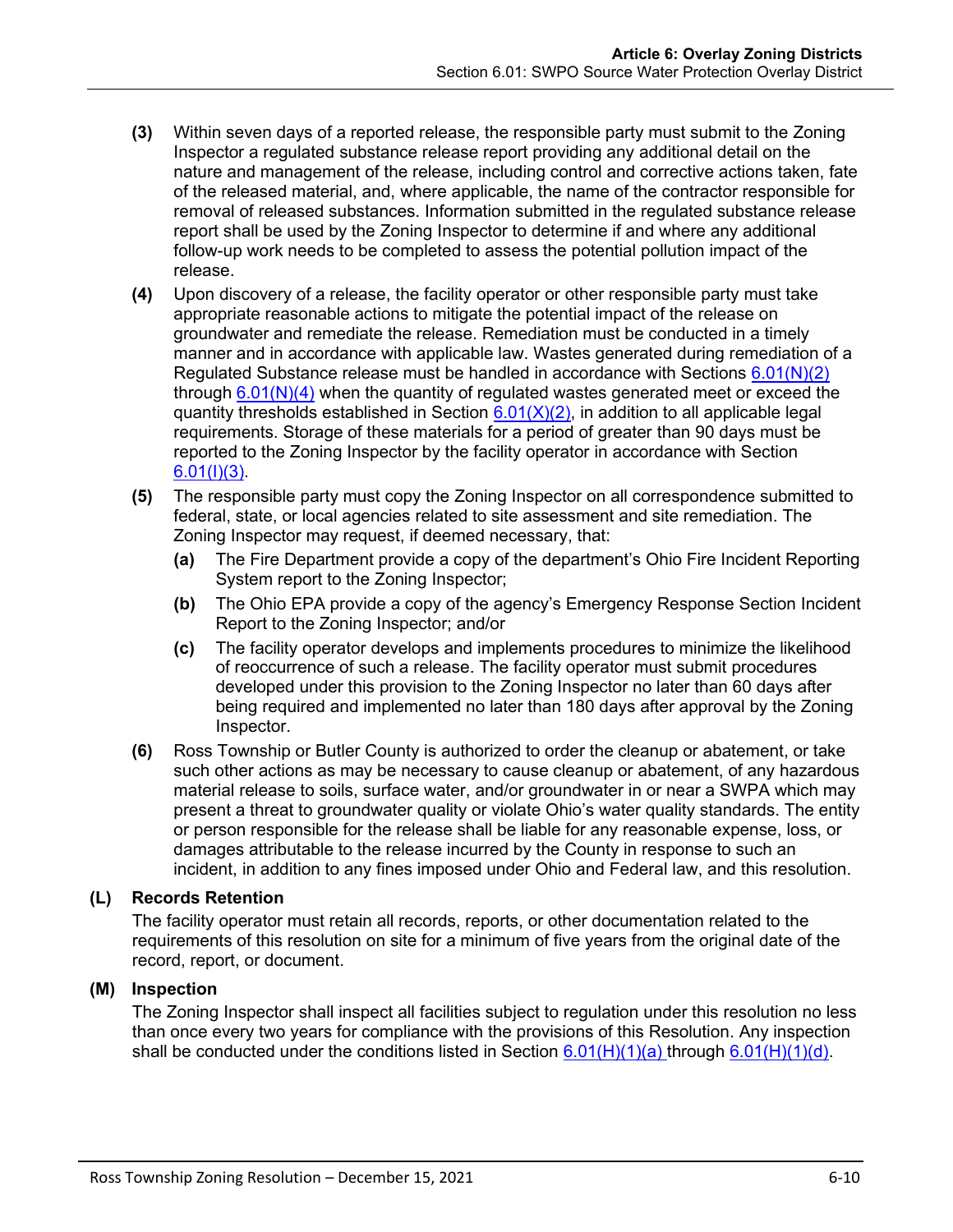# **(N) General Regulated Substance Storage Provisions: Above Ground Storage**

- **(1)** This section applies to the above ground storage of regulated substances in the Source Water Protection Area in quantities meeting or exceeding those specified in Section  $6.01(X)(2)$ .
- <span id="page-10-2"></span><span id="page-10-1"></span>**(2)** All containers subject to regulation under this resolution used for the storage or use of regulated substances at new and existing non-residential facilities must be:
	- **(a)** Product-tight and free of any defects which may result in a release of the contained regulated substance;
	- **(b)** Made of or lined with materials that will not react with and are otherwise compatible with the regulated substance stored;
	- **(c)** Individually and clearly labeled with the contents of the container. If a regulated substance is being stored on site under the temporary storage provisions (Section  $6.01(1)$ , the regulated substance storage unit must also be labeled with the date on which temporary storage began.
	- **(d)** Stored on or above an impervious surface at all times that is free of any gaps, cracks, or other effects of deterioration that would allow for the penetration of regulated substances stored on that surface into surrounding soils, or, if stored on a pervious surface, stored with secondary containment in the form of a dike, containment pallet, or other containment unit capable of containing a release from the regulated substance storage unit. Existing ASTs are exempt from this requirement; and
	- **(e)** Visually inspected weekly by the facility operator for any evidence of leaks, improper storage, or potential hazards that may result in a release of materials being stored in or transferred into the storage unit. Aisle space between containers must be adequate to allow for inspections. Where applicable, any leak detection or early warning system associated with an AST also must be inspected on a weekly basis. The facility operator must maintain a record of inspections and the findings of those inspections, and made available on request by the Zoning Inspector. Any weekly inspection log maintained by a facility operator under another federal, state, or local program shall satisfy the requirements of this part provided the inspection includes those regulated substance storage units regulated under this resolution.
- **(3)** Any facility operator installing an impervious surface or providing secondary containment under Paragraph  $6.01(N)(2)(d)$  above must do so no later than one-hundred eighty (180) days after becoming subject to regulation under Paragraph [\(6.01\(N\)\(2\)\(d\).](#page-10-2) Continued storage of Regulated Substances on a pervious surface beyond this 180-day period is permitted only if granted a temporary variance.
- <span id="page-10-0"></span>**(4)** A facility operator must remove defective storage units from service immediately and repair or replace the defective units if needed. Defective storage units permanently taken out of service must be decontaminated and disposed of in accordance with applicable federal, state, and local waste management standards.
- **(5)** Any truck, trailer, tanker, or rail car used for the storage of regulated substances within the Source Water Protection Area must:
	- **(a)** Be structurally stable and free of any defects that may result in a release of the Regulated Substances stored in the truck, trailer, tanker, or rail car;
	- **(b)** Be clearly labeled with the contents;
	- **(c)** Be visually inspected weekly by the facility operator for any evidence of leaks, improper storage, or potential hazards that may result in a release of materials being stored in or transferred into or out of the storage unit; and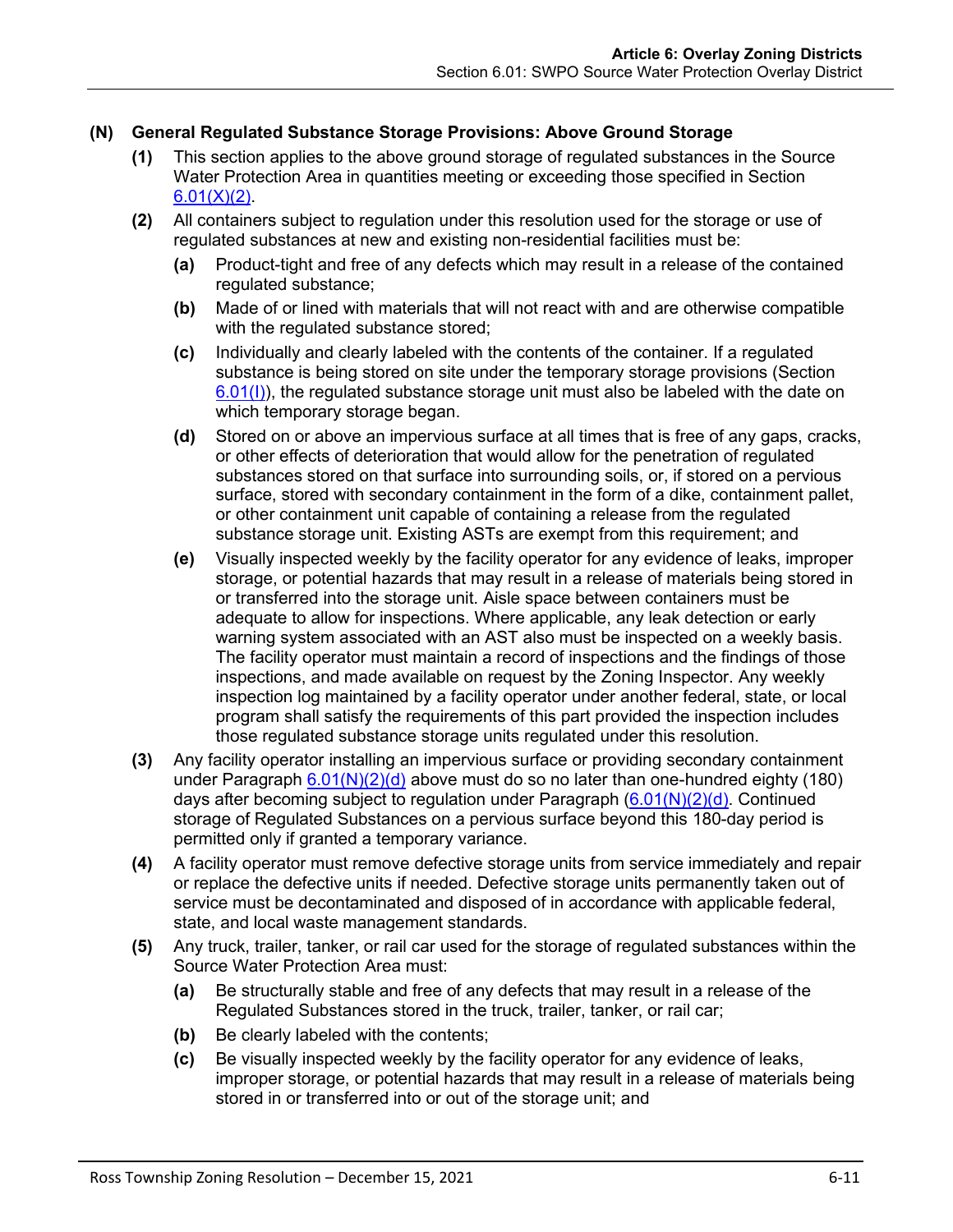- **(d)** Have all doors, valves, or other openings through which a release could occur locked or otherwise secured when not in use so as to prevent a release of the regulated substance through the openings.
- **(6)** Permanent storage or use of regulated substances subject to regulation under this Resolution at new and existing facilities in a storage unit where a release from the storage unit would reach a pervious soil surface, dry well, storm sewer, or surface water body requires the development of a Spill Control Plan in accordance with Section  $6.01(R)$ . A facility operator is exempt from this requirement if the storage unit or storage/usage area is secondarily contained.
- **(7)** All containers subject to regulation under this resolution used for the storage or use of regulated substances at new and existing residential uses must be:
	- (a) In compliance with parts (a), (b), (c), and (d) in Section  $6.01(N)(2)$ ;
	- **(b)** Visually inspected by the facility operator on a monthly basis. Where applicable, any leak detection or early warning system associated with an AST also must be inspected at that time; and, where applicable,
	- **(c)** Provided with a Spill Control Plan in accordance with Section [6.01\(R\)\(5\).](#page-14-0)

# **(O) Aboveground Storage Tank (AST) Installation**

- **(1)** This section applies to the installation of ASTs at new or existing facilities after the effective date of this resolution when the capacity of the AST meets or exceeds the quantity thresholds established in Section  $6.01(X)(2)$ . All new ASTs must be registered in accordance with Section  $6.01(H)$  and meet the general handling requirements specified in Section  $6.01(N)(2)$  in addition to the following as required:
	- **(a)** All ASTs must have ground clearance of no less than two inches from the outermost wall of the AST to allow for visual inspection of the underside of the AST. This requirement may be waived if the size of the AST prevents raising the tank as required or the AST is a concrete vaulted tank.
	- **(b)** All ASTs meeting or exceeding the thresholds established for secondary containment in Section  $6.01(P)(2)$  herein must be installed with secondary containment meeting or exceeding those requirements specified in Sections  $6.01(P)(3)$  through  $6.01(P)(5)$ .
	- **(c)** Any AST meeting or exceeding the thresholds established for secondary containment in Section  $6.01(P)(2)$  and which is installed in an area where the AST is open to vehicle damage must be protected against impact with physical barriers meeting the approval of the Zoning Inspector. Any impervious dike utilized as secondary containment meets the requirements for a physical barrier.
	- **(d)** Replacement of an existing AST after the effective date of this resolution with any new or used AST is considered installation of a new system and therefore subject to any federal, state, and local regulations for the installation of new ASTs in addition to the provisions of this resolution, unless specified otherwise.

# <span id="page-11-1"></span><span id="page-11-0"></span>**(P) Secondary Containment Requirements**

- **(1)** The following are exempt from secondary containment requirements set forth in this resolution:
	- **(a)** Storage of regulated substances indoors in an area capable of fully containing within the facility a total release of the regulated substances for which the exemption is being claimed, or draining the release to a wastewater treatment system capable of treating the released substances. NOTE: Septic tank systems do not qualify as a wastewater treatment system under this exemption;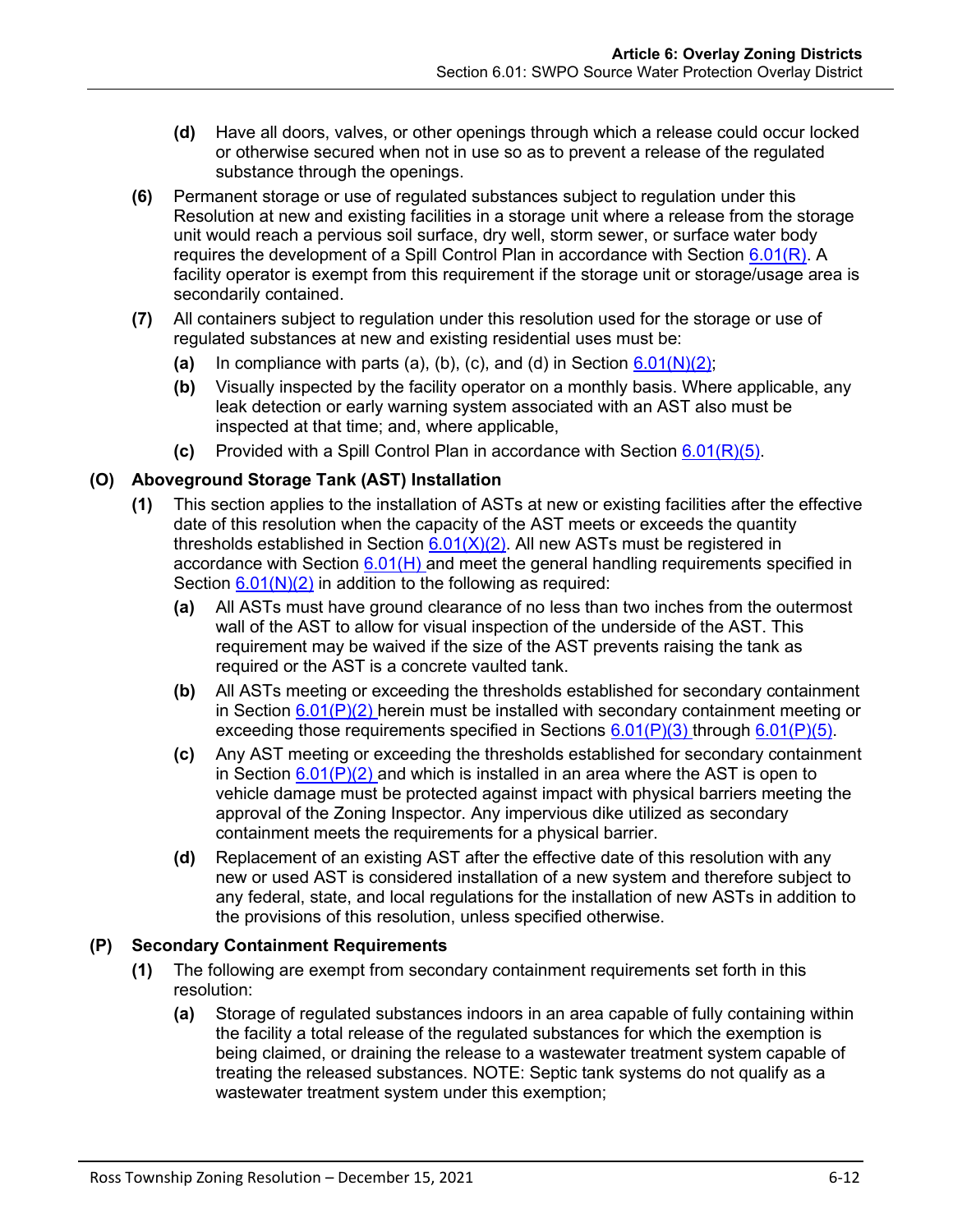- **(b)** Storage of regulated substances as consumer products packaged in original containers;
- **(c)** Storage of regulated substances in storage units/areas with secondary containment comparable to or exceeding that required in Sections  $6.01(P)(3)$  through  $6.01(P)(5)$ herein; and
- **(d)** ASTs located in the 10-year TOT.
- <span id="page-12-0"></span>**(2)** Unless exempted under Section [6.01\(P\)\(1\),](#page-11-0) secondary containment is required as follows for ASTs installed after the effective date of this resolution:
	- **(a)** All ASTs installed in the one-year TOT with a capacity exceeding 55 gallons; and
	- **(b)** All ASTs installed in the five-year TOT with a capacity of 500 gallons or more when storing petroleum or petroleum-based products, or 250 gallons or more when storing all other regulated substances.
- <span id="page-12-1"></span>**(3)** Secondary containment systems must be constructed of or lined with materials compatible with the regulated substance stored. Secondary containment must be of sufficient thickness, density, and composition so as not to be structurally weakened from contact with the regulated substance or precipitation, and must be free of cracks, joints, gaps, or other imperfections which would allow leakage through the containment.
- **(4)** An AST must have at least one of the following at the choice of the facility operator:
	- **(a)** Double walls designed as a containment area and providing the facility operator with manual or electronic interstitial space monitoring capabilities. Laminated, coated, or clad materials shall be considered single-walled and shall not be construed to fulfill the requirement for double walling; or
	- **(b)** Diking capable of containing 110 percent of the total volume of the tank. If the storage area contains multiple ASTs, the secondary containment must be large enough to contain 150 percent of the volume of the largest AST placed in it, or 10 percent of the aggregate internal volume of all ASTs in the storage area, whichever is greater.

# <span id="page-12-2"></span>**(5) Precipitation**

- **(a)** If an AST using a dike as a secondary containment system is exposed to and subject to accumulation of precipitation within the dike, the dike must be designed and operated as follows:
	- **(i)** The base of the dike must be sloped to a collection point or sump to allow for controlled removal of accumulated storm water or spilled regulated materials; and
	- **(ii)** If the dike is penetrated by a drainage pipe, the pipe must have a lockable valve. This valve shall be kept closed and locked under normal conditions until a determination is made by the facility operator that the discharge of storm water is acceptable pursuant to Paragraph  $6.01(P)(5)(b)$ .
- <span id="page-12-3"></span>**(b)** Storm water accumulated within secondary containment that is known or suspected to contain a release from the primary containment unit must be handled in accordance with applicable federal, state, or local laws. No potentially contaminated stormwater may be discharged to a sanitary sewer without approval of the Zoning Inspector. The Zoning Inspector may require analysis of the stormwater before allowing discharge to the sanitary sewer if the released substance could present a treatment problem at the wastewater treatment plant. The facility operator must take all reasonable steps to neutralize the stormwater before discharging the stormwater to any septic system, dry well, sewer, soil, or surface water body.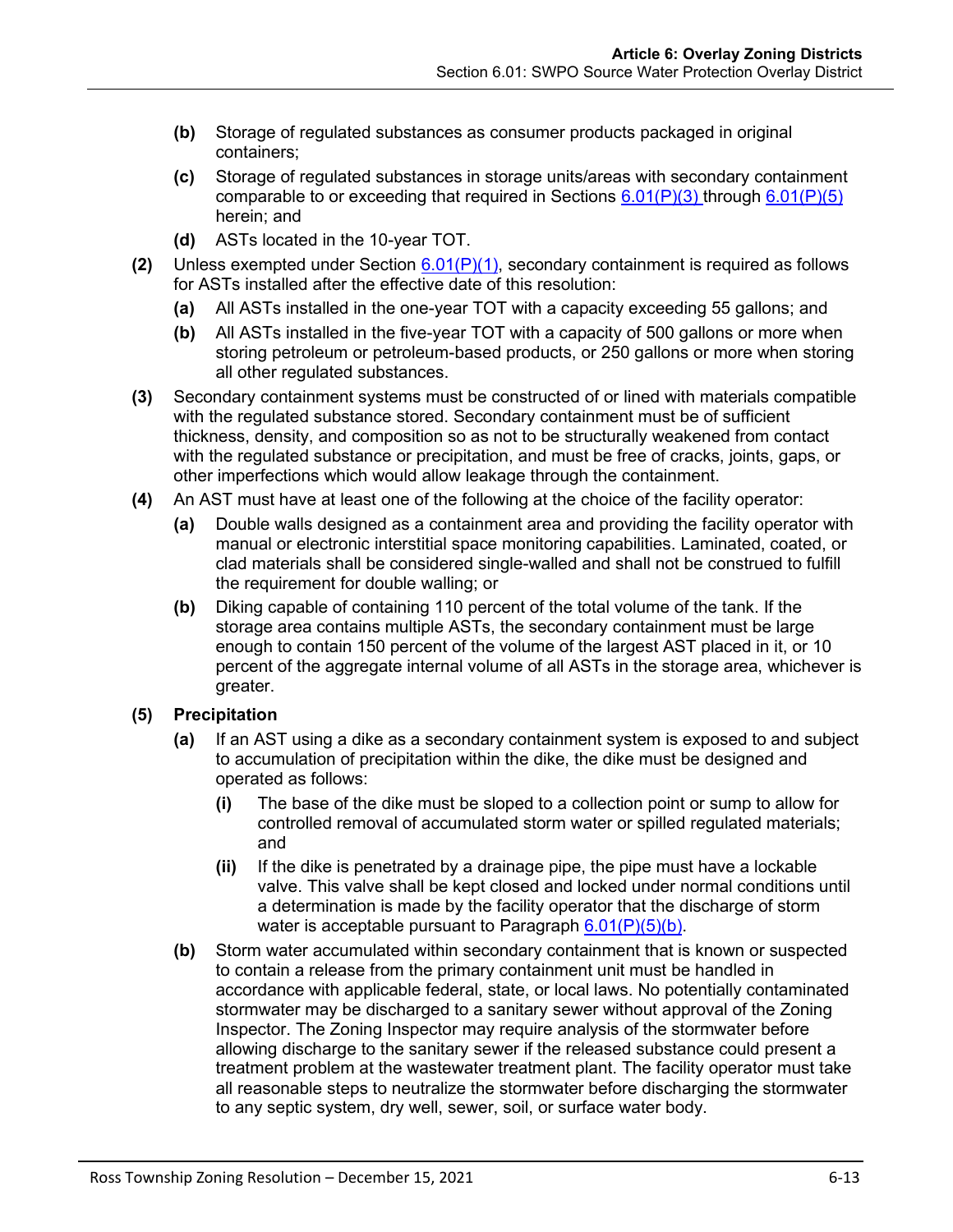# **(Q) Temporary Placement Out of Service of ASTs**

- **(1)** Any facility operator intending to place an AST system out of service for less than one year must remove the system from service in accordance with Resolution 1301:7-7-28, Section FM-2807.2.1 of the State Fire Code in addition to any other applicable federal, state, or local regulations. Any AST meeting any of the secondary containment exemption criteria in Section  $6.01(P)(1)$ , or any heating fuel AST taken out of use for seasonal conditions, is exempt from this requirement.
- **(2)** Unless required otherwise under another applicable federal, state, or local regulation, any AST placed out of service for more than 90 consecutive days but less than one year which is to be brought back into service must be brought back into service by the facility operator in accordance with Resolution 1301:7-7-28, Section FM-2807.2.1 of the State Fire Code. Any AST meeting any of the secondary containment exemption criteria in Section  $6.01(P)(1)$  is exempt from this requirement.

## <span id="page-13-0"></span>**(R) Spill Control Plans**

- **(1)** Facility operators required to develop a Spill Control Plan (SCP) must complete the plan no later than 180 days after becoming subject to this requirement. The Zoning Inspector may provide, at the request of the facility operator, a template of the SCP to facilitate development of the SCP. The SCP does not require the signature of a professional engineer. The SCP must be stored on site and made available on request to the fire department or other inspection authority.
- <span id="page-13-1"></span>**(2)** Any SCP developed in compliance with other federal, state, or local regulatory programs may satisfy the requirements of this provision provided that SCP contains all information specified in Section  $6.01(R)(2)$ . Any deficient information must be amended into the existing SCP to be considered compliant with this Section. If a pre-existing SCP is being used to satisfy this requirement, only compliance with Sections  $6.01(R)(3)$  and  $6.01(R)(4)$ is required. Where applicable, one copy of the SCP must be kept in the facility's repository box (lock box).
- <span id="page-13-2"></span>**(3)** The SCP must specify all of the following:
	- **(a)** Facility name, address, and phone;
	- **(b)** Facility operator name and phone;
	- **(c)** Emergency contact and phone. Designation of an emergency contact must be done in accordance with Section  $6.01(H)(2)$ ;
	- **(d)** A brief description of the type of business conducted at the facility;
	- **(e)** The location of the regulated substance storage areas for which the SCP is being developed;
	- **(f)** The type(s) and normally anticipated quantity of regulated substances stored in the regulated substance storage areas for which the plan is being developed;
	- **(g)** Potential hazards (including activities) to the regulated substances stored in the area;
	- **(h)** All openings/routes through which a release from the storage areas would potentially flow into the Facility's property and within 500 feet beyond the property line, including floor drains, doorways, storm sewers, dry wells, streams, and other openings/routes;
	- **(i)** Emergency response procedures to be followed in the event of a release, including specific points of contact for releases, evacuation procedures, and emergency notification procedures for appropriate federal, state, and local agencies; and
	- **(j)** Emergency equipment available to the facility operator and location of equipment.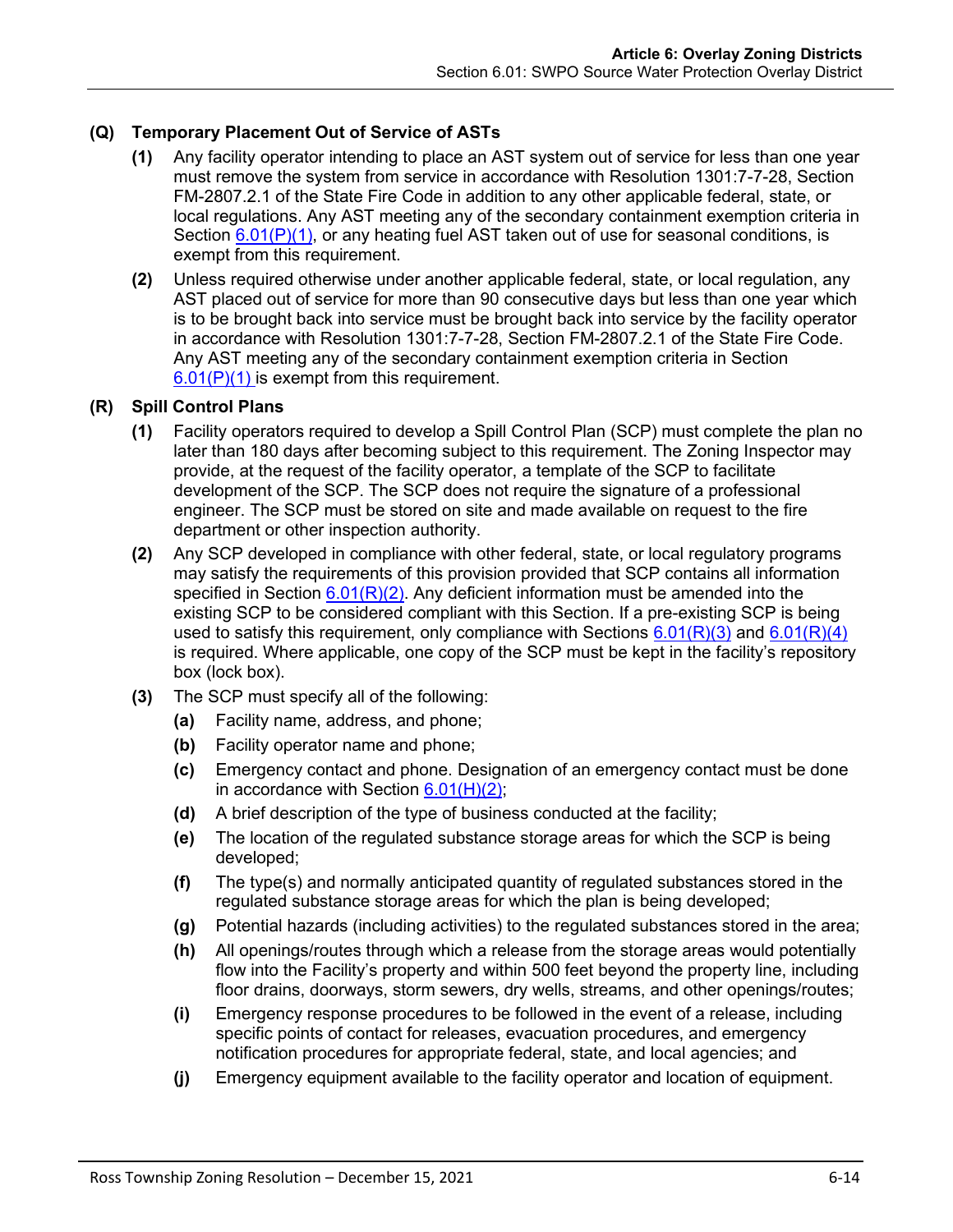- <span id="page-14-1"></span>**(4)** A facility operator must train all employees annually on the release procedures outlined in the SCP. The facility operator must maintain a log of employee training and make the log available to the Zoning Inspector upon request. Copies of the SCP must be readily available for employee use in work areas in or near regulated substance storage areas.
- <span id="page-14-0"></span>**(5)** A facility operator must review and amended the SCP as necessary every two years and when any of the following occur:
	- **(a)** There is a change in ownership or management at the facility;
	- **(b)** An out-of-service AST system lacking secondary containment comparable to that required in Section  $6.01(P)$  is returned to service; and/or
	- **(c)** Changes, structural or otherwise, are made at the facility that will affect the anticipated flow direction of any release from the storage area or unit (ex: regrading of property, paving, building additions).
- **(6)** Any residence with a regulated substance storage unit required to have a Spill Control Plan shall receive information from the Zoning Inspector on how to respond to a release from the storage unit as those units are registered. This information shall be provided in an easy-to-follow format. The owner of the regulated substance storage unit must keep any information related to spill control readily available in the event of a release.

# **(S) Underground Storage Tanks**

- **(1)** This resolution applies to any person currently owning and/or operating or intending to own and/or operate any underground storage tank (UST) with a capacity exceeding 55 gallons when located within the one-year or five-year TOT, or with a capacity meeting or exceeding 500 gallons or more when located within the ten-year TOT.
- **(2)** The following USTs are exempt from regulation under this Section: USTs containing de minimis quantities of a regulated substance. A de minimis quantity is one inch or less. Any claim that a UST contains de minimis quantities when storing more than one inch of regulated substance shall be determined by the Zoning Inspector on a case-by-case basis. A facility operator must submit verification to the Zoning Inspector that the UST contains a de minimis quantity of a regulated substance when making any de minimis claim.

# **(3) Registration of UST Systems**

- **(a)** All UST systems subject to regulation under this Resolution must be registered in accordance with Section  $6.01(H)$  of this resolution. Any facility operator required to annually register a UST system with the State Fire Marshal under OAC 1301:7-9-04 may provide a copy of that registration to the Zoning Inspector to satisfy this registration requirement.
- **(b)** UST registration shall include, but is not limited to, information on the following:
	- **(i)** Facility name, address, and phone;
	- **(ii)** Facility operator, address, and phone;
	- **(iii)** Number, size, construction, date of installation, and location of USTs;
	- **(iv)** Regulated Substances stored in the UST; and
	- **(v)** Brief description of the type of monitoring equipment used for tanks.
- **(c)** Any new UST system subject to regulation under this resolution that is installed at a facility beginning operation after the effective date of this Resolution must be registered in accordance with Section  $6.01(H)$  no later than 180 days after beginning operation.
- **(d)** Any previously exempt facility that becomes subject to regulation under this resolution due to: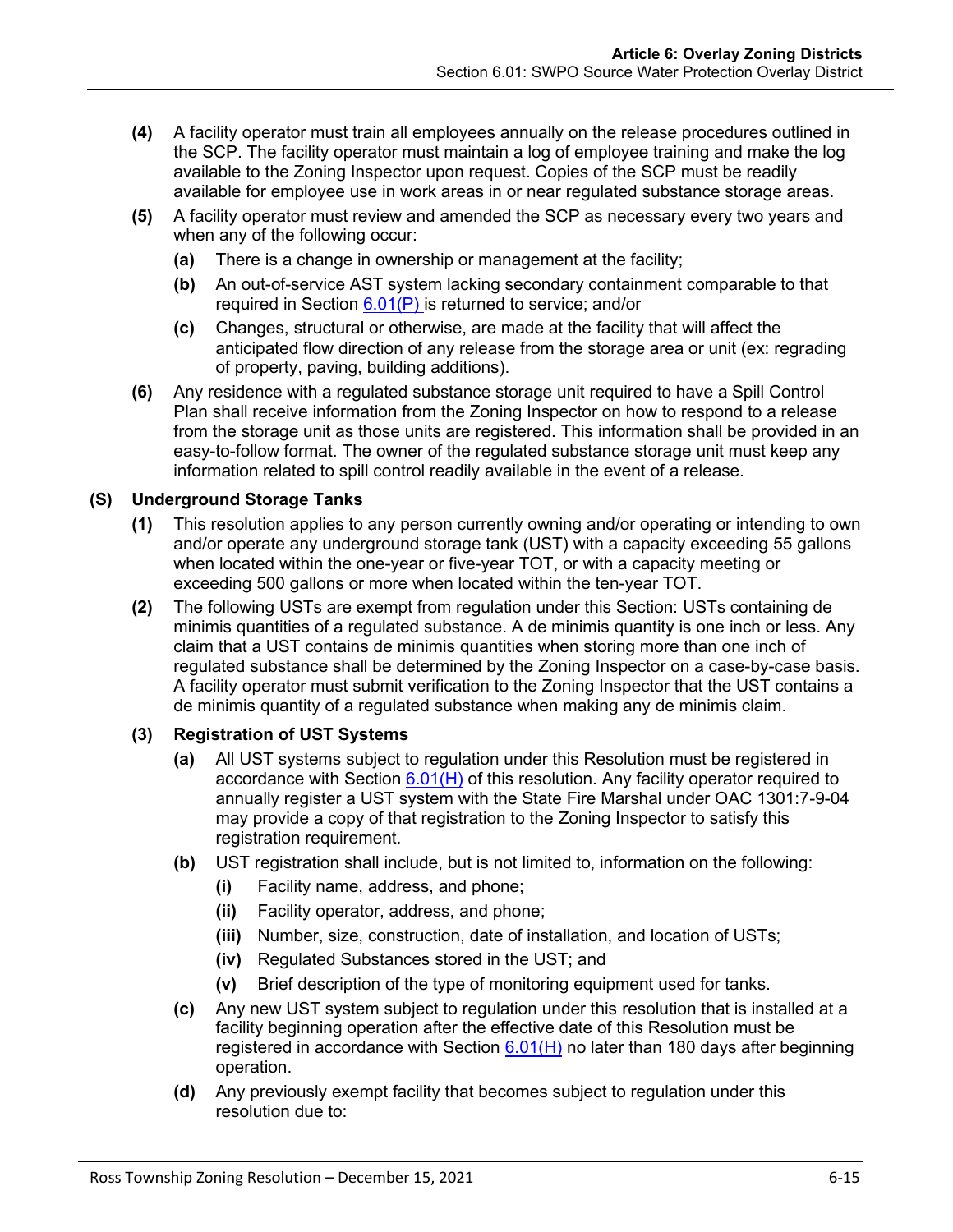- **(i)** Installation of an UST subject to regulation under this resolution;
- **(ii)** Return to service of any temporarily abandoned UST or UST containing de minimis quantities of regulated substances; and/or
- **(iii)** Changes in the delineated Source Water Protection Area as specified in Section [6.01\(C\)](#page-1-0) herein. must be registered in accordance with Section [6.01\(H\)](#page-5-0) no later than 180 days after becoming subject to regulation under this resolution.
- **(e)** A facility operator must amend, or at the request of the facility operator, the Zoning Inspector must amend an existing UST registration no later than 60 days after any:
	- **(i)** Replacement of an existing UST system;
	- **(ii)** Change in ownership or management of the Facility;
	- **(iii)** Return to service of any temporarily abandoned UST or UST containing de minimis quantities of Regulated Substances;
	- **(iv)** Permanent abandonment and/or removal of a UST; and/or
	- **(v)** Change in the delineated Source Water Protection Area as specified in Section [6.01\(C\)](#page-1-0) herein.
- **(f)** A facility operator choosing to have their facility registration amended by the Zoning Inspector must contact the Zoning Inspector no less than 30 days before a registration is due to ensure completion of the registration within the allowed 60-day time frame.
- **(g)** Any person owning and/or operating more than one facility subject to regulation under this resolution must register each regulated facility separately in accordance with the provisions of this resolution.

#### <span id="page-15-0"></span>**(4) UST Installation Requirements**

- **(a)** All USTs subject to regulation under the BUSTR Sensitive Area regulations (OAC 1301:7-9-10) must be installed in accordance with those requirements when installed in the Source Water Protection Area.
- **(b)** All Petroleum UST systems subject to SWP provisions must hold a current and valid certificate of coverage from the State of Ohio Petroleum Underground Storage Tank Release Compensation Board.
- <span id="page-15-1"></span>**(c)** Heating fuel and diesel fuel USTs subject to regulation under this resolution must be vaulted in accordance with Section  $6.01(S)(4)(d)$  herein.
- <span id="page-15-2"></span>**(d)** UST systems installed for permanent storage, use, or handling of regulated substances other than vehicles fuels, vehicle lubricants, and fuel for building and/or process heating must be vaulted in accordance with Section  $6.01(S)(4)(d)$  herein.
- **(e)** Vaults must meet the criteria specified in OAC 1301:7-9-10(C)(2)(a) and (c). The facility operator must inspect the vaulted UST at least once every 30 days for visible signs of leaks, cracks, or other structural defects that may result in the release of the substance into the vault or surrounding soils.
- **(5)** For the purpose of this Resolution, replacement of an existing UST shall be considered installation of a new system and required to comply with any applicable federal, state, and local regulations for the installation of new USTs in addition to the provisions of this resolution, unless specified otherwise.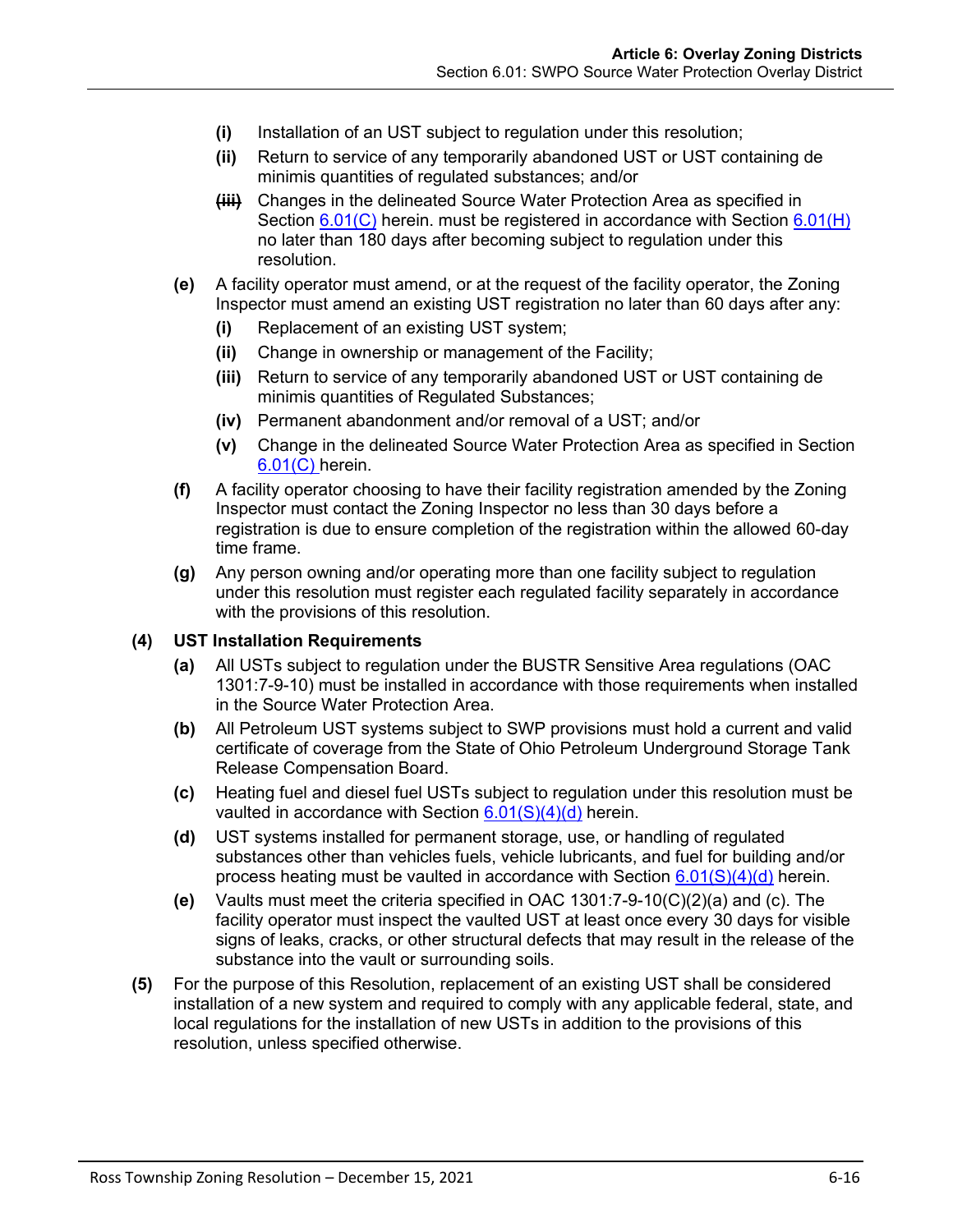## **(6) Temporary Placement Out-of-Service, Temporary Closure, Abandonment, Removal, and Change in Service of UST Systems**

- **(a)** Facility operators must comply with all applicable federal, state, and local regulations for the temporary placement out of service, closure, abandonment, removal, or change in service of any UST system in addition to any requirements set forth in this regulation.
- **(b)** No UST system located in the Source Water Protection Area may be abandoned in place unless approved by a certified fire safety inspector or the State Fire Marshal. The facility operator must copy the Zoning Inspector on any closure assessment and other information related to the closure and abandonment in place of the UST system as the information is submitted to the Bureau of Underground Storage Tank Regulations, the State Fire Marshal, or Ohio EPA.

# <span id="page-16-1"></span>**(7) Tank Tightness Testing**

- **(a)** The following USTs are exempt from the tank tightness testing provisions required by this resolution: 1) USTS regulated under and operated in compliance with the BUSTR Sensitive Area Requirements (OAC Resolution 1301:7-9-10), 2) USTS vaulted in accordance with Section  $6.01(S)(4)(d)$  thereof; and 3) USTs with a capacity of less than 500 gallons used exclusively for holding diesel fuel and heating fuel oil grades no. 1 and 2.
- **(b)** Any UST not exempt under Section [6.01\(S\)\(7\)\(a\)](#page-16-1) hereof must be tested for tightness as follows:
	- **(i)** Prior to the conveyance of real property by sale or otherwise on which an UST is located, the grantor shall have each UST located thereon tested for tightness in accordance with OAC Resolution 1301:7-9-07(E)(3) and (F)(2), provided no such UST shall be subject to testing more than three times in the same 10-year period.
	- **(ii)** Where a conveyance of real property on which an UST is located has not occurred within any consecutive ten-year period, commencing from the effective date of this resolution, the owner shall cause each UST located thereon to be tested for tightness in accordance with OAC Resolution 1301:7-9-  $07(E)(3)$  and  $(F)(2)$  within such period.
	- **(iii)** Testing results shall be submitted to the Zoning Inspector no later than 30 days after completion of the test. A tightness test is not required if the UST will be removed in conjunction with sale of the property or where a test has been completed for a UST within one year prior to sale or transfer of ownership of a property.
- **(c)** If a UST fails a tank tightness test, the facility operator must determine if a release has occurred. If a release is confirmed, the release must be reported and remediated in accordance with Section  $6.01(K)$ , et seq., herein.

# <span id="page-16-0"></span>**(T) Management of Other Potential Pollution Sources**

# **(1) Land Application of Pesticides and Fertilizers**

**(a)** This section applies to the application of restricted use pesticides as identified by the United States Environmental Protection Agency at existing and new commercial, recreational, and agricultural facilities in the one- and five-year TOT.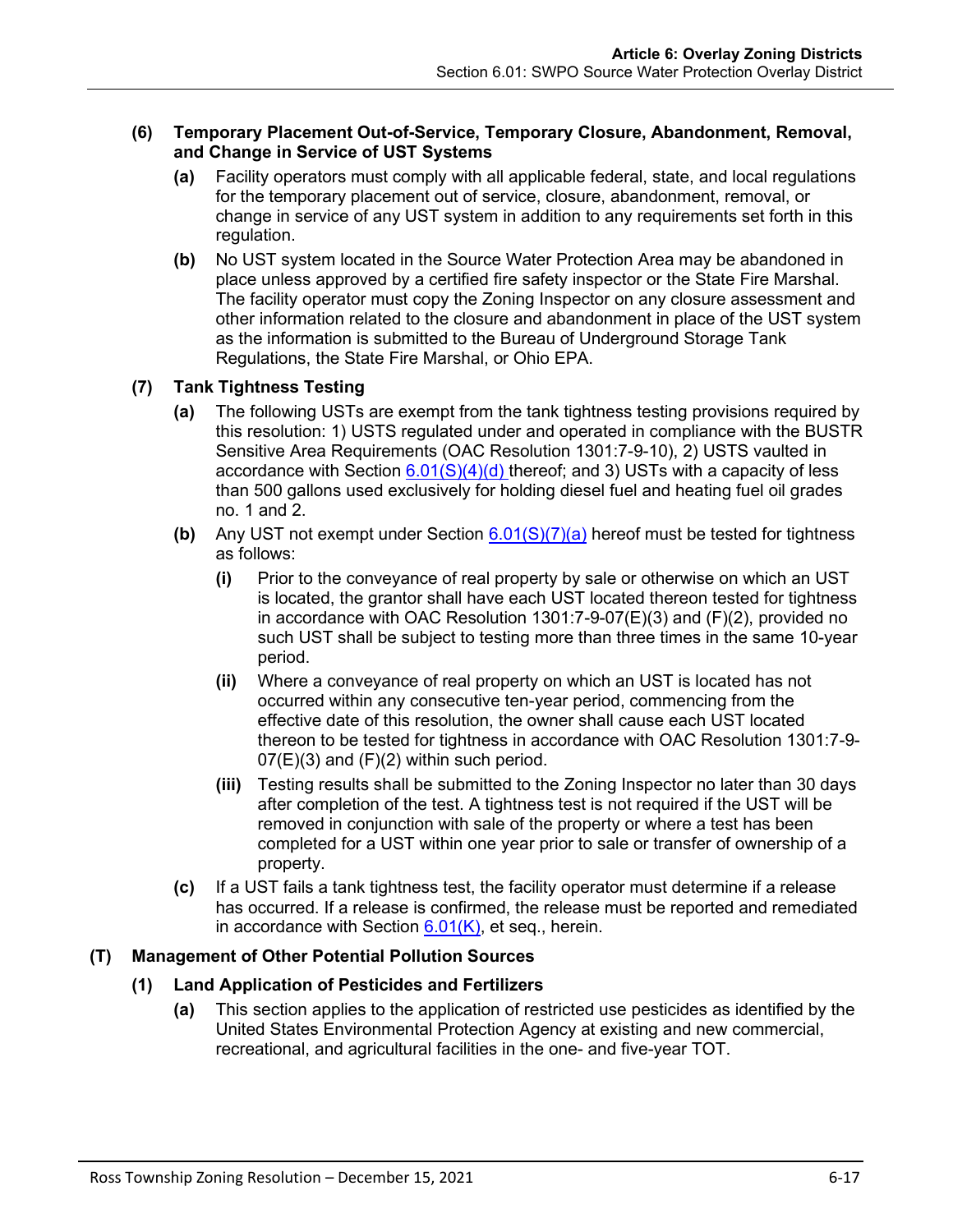- <span id="page-17-0"></span>**(b)** Facility operators applying restricted use pesticides within the one-year and five-year TOT in any quantity must register the application of those restricted use pesticides with the Zoning Inspector within 180 days of the effective date of this resolution and by March 1 of every second year thereafter. Any facility operator required to maintain records of restricted use pesticide application under any other federal, state, or local program may submit a copy of those records to the Zoning Inspector to satisfy this registration requirement. A facility operator may request that the registration be completed by the Zoning Inspector. A facility operator choosing to have their facility registered by the Zoning Inspector must contact the Zoning Inspector no less than 90 days before a registration is due to ensure completion of the registration by the required due date.
- **(c)** Registration will include, but is not necessarily limited to, general information on the facility and the application of restricted use pesticides at the facility.
- **(d)** Any previously exempt Facility that becomes subject to regulation under this section due to:
	- **(i)** Changes in the types of pesticides applied at a facility from non-restricted to restricted use pesticides; and/or
	- **(ii)** Changes in the delineated Source Water Protection Area as specified in Section [6.01\(C\)](#page-1-0) herein must be registered in accordance with Section  $6.01(T)(1)(b)$ .

## **(2) Road Salt Storage**

- **(a)** All road salt stored at new facilities in the one-year and 5-year TOT must be stored under a covered shelter on an impervious surface capable of catching, diverting and controlling storm water run-off. This requirement does not apply to salt prepackaged for consumer use.
- **(b)** Any facility in the one-year TOT storing road salt outdoors in quantities meeting or exceeding 1,000 pounds must be registered in accordance with Section [6.01\(H\).](#page-5-0)

## **(3) On-Lot Sewage Systems**

- **(a)** Any on-lot sewage system in the Source Water Protection Area used for the disposal of process waters other than sanitary wastes must be registered in accordance with Section [6.01\(H\).](#page-5-0) Any facility operator required to register such disposal to any other federal, state, or local authority may submit a copy of that registration to the Zoning Inspector to satisfy the registration requirements in this Section. The Zoning Inspector reserves the right to ask for additional information when required.
- **(b)** Any facility operator permanently ceasing disposal of process wastes on site through an on-lot sewage system must submit an amended facility registration no later than 60 days of ending disposal in accordance with Section  $6.01(H)(7)$  herein.

## **(4) Commercial Junk and Salvage Yards**

**(a)** All commercial junk and salvage yards in the Source Water Protection Area must be registered in accordance with Section  $6.01(H)$ , et seq., and must comply with the following as applicable: Section  $6.01(J)$ , et seq. (Facility Closure); Section  $6.01(K)$  et seq. (Release Notification); and Section [6.01\(N\)\(2\)](#page-10-1) (General Container and Regulated Substance Handling Requirements).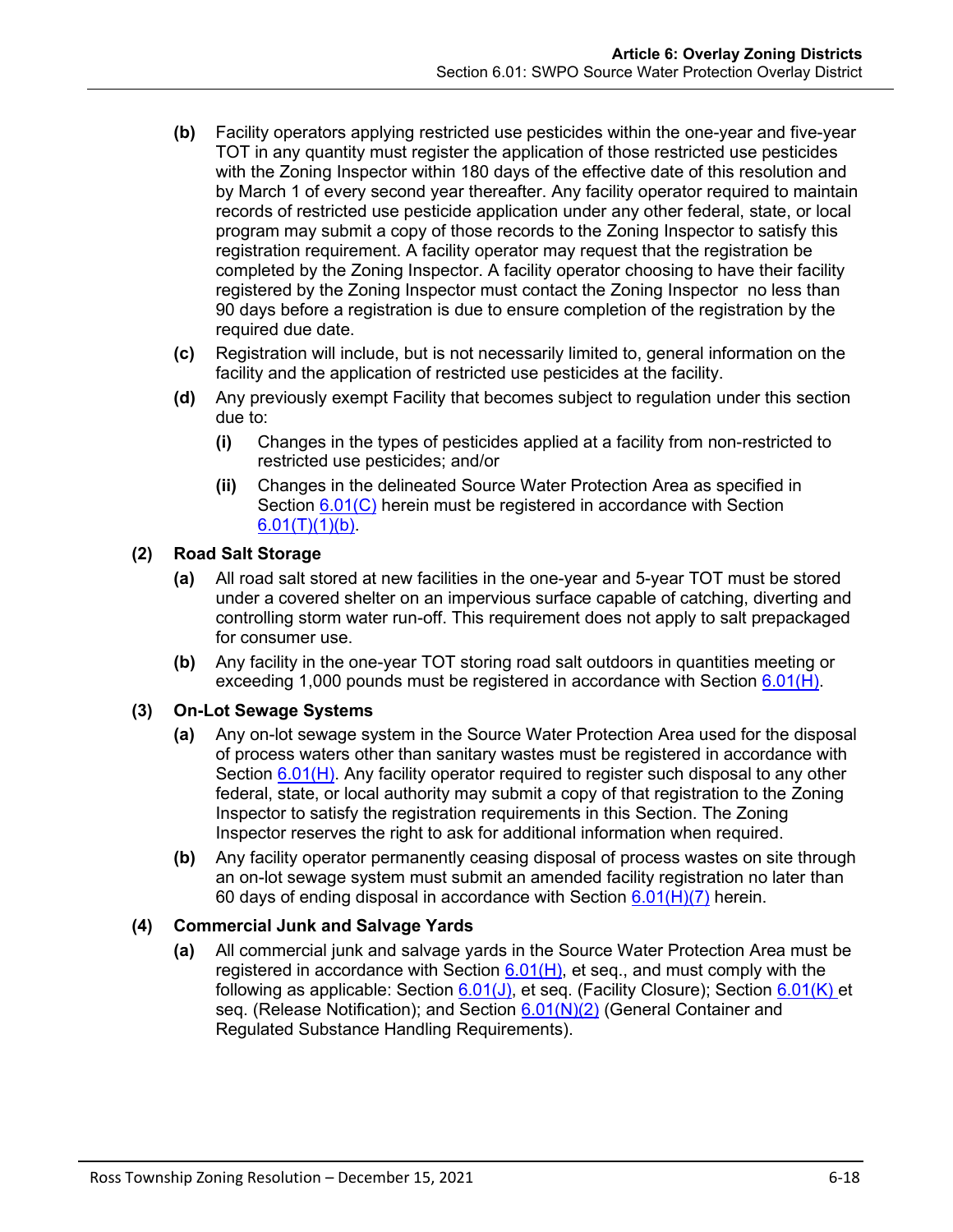**(b)** Scrap vehicles or other units brought into a commercial junk yard located within the Source Water Protection Area must have all fluids removed in accordance with current federal, state, and local regulations before on-site crushing and/or storage of the vehicle or unit. All regulated substances removed from a vehicle or other unit must be handled and stored in accordance with current federal, state, and local regulations in addition to the provisions of this resolution as required.

# **(5) Dry Wells**

- **(a)** The Zoning Inspector must be notified of the installation of any new dry well within the Source Water Protection Area no later than 60 days after installation of the new dry well. Notification shall be provided on a standard form supplied by the Zoning Inspector at the request of the registrant. The registration shall include information related, but not limited to, the location and design of the new dry wells. One registration form may be submitted for the installation of multiple dry wells with the same design at a site.
- **(b)** Any municipality or facility operator required to register or report a dry well or dry well system to any other federal, state, or local authority may submit a copy of that registration or report to the Zoning Inspector to satisfy the registration requirements of this section. The Zoning Inspector reserves the right to request additional information if required.
- **(c)** Any municipality, developer, or facility using dry wells for storm water management in the one- year and five- year TOT must develop and implement an annual schedule for the regular inspection and maintenance of those dry wells. All new dry wells shall have limited, controlled access, and be posted with signage indicating: "No Dumping Drains to Drinking Water Aquifer." as defined in this resolution.

# **(6) Landfills**

All commercial landfills in the Source Water Protection Area must be registered in accordance with Section [6.01\(H\)](#page-5-0) et seq. Any releases meeting criteria specified in Section [6.01\(K\)\(1\)](#page-8-1) et seq., or any release to groundwater detected through a groundwater monitoring network associated with the site must be reported to Zoning Inspector in accordance with Section  $6.01(K)$  et seq. The Zoning Inspector shall make all reasonable effort to register former unlicensed landfills in addition to commercial landfills or open dump sites.

# **(7) Wells or Boreholes**

- **(a)** This Section applies to any existing or new well or borehole in a SWPA used for the production of groundwater that does not require plan approval by the Ohio EPA. This includes any well or borehole used for producing water not intended for human consumption.
- **(b)** Any well or borehole subject to regulation under this section installed after the effective date of this resolution must be installed in accordance with Resolution 3745- 9-05 of the Ohio Administrative Code. All new wells or boreholes must be registered by the well or borehole owner with the Zoning Inspector no later than 15 days prior to installation of the well or borehole. All new wells or boreholes must be installed by a State-recognized well driller. All new wells or boreholes must be installed in accordance with the State of Ohio Technical Guidance for well construction and ground water protection.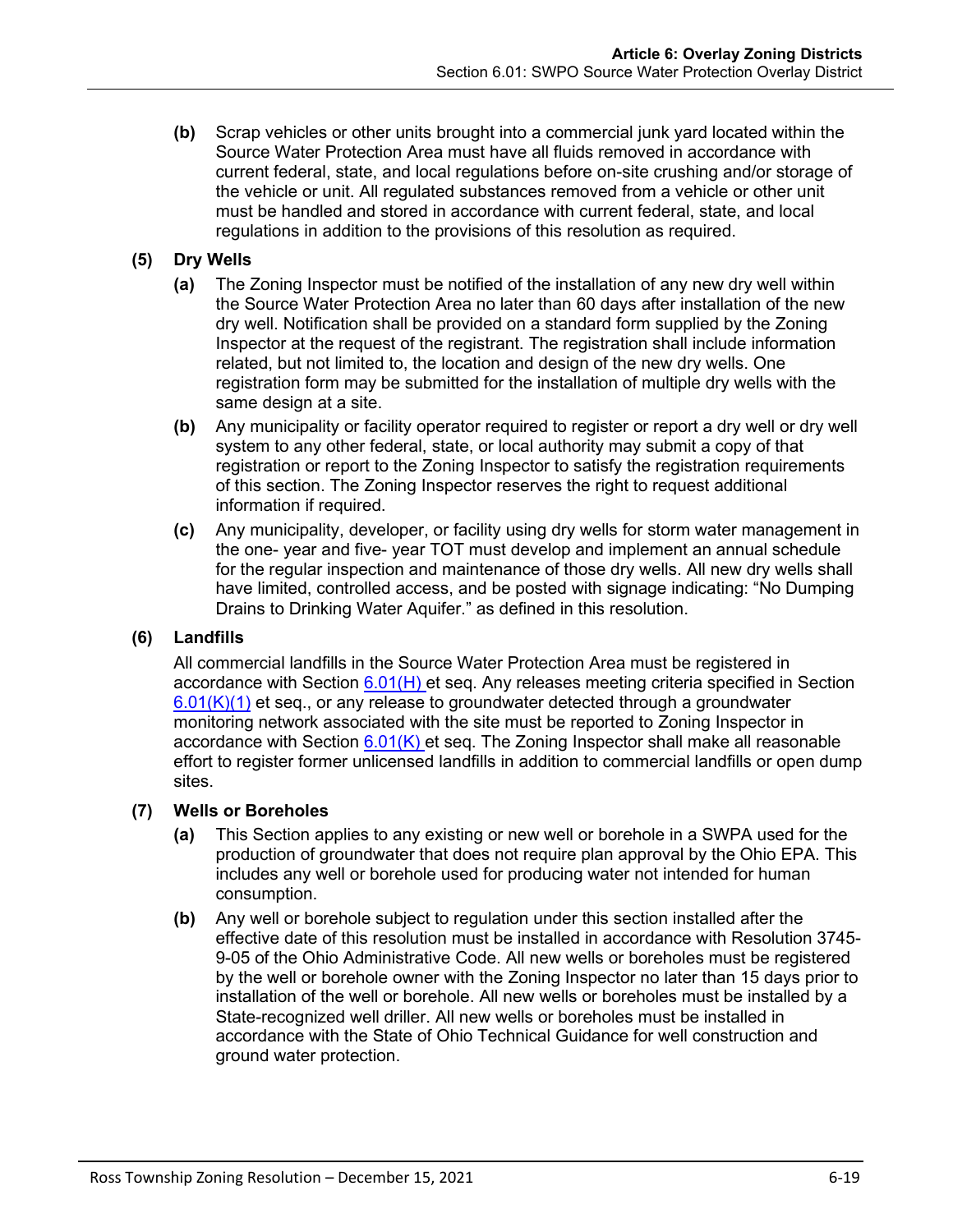- **(c)** All wells or boreholes which are not maintained for production, standby, or observation purposes are to be permanently sealed according to the State of Ohio Technical Guidance Manual for sealing abandoned and unused wells or boreholes developed by the State Coordinating Committee on Ground Water. The facility operator must notify the Zoning Inspector or Ground Water Consortium Manager no later than 15 days prior to abandonment of the well or borehole and all paperwork associated with the well or borehole abandonment process must be filed with the Ohio Department of Natural Resources, the Ground Water Consortium and the Ross Township Zoning Department.
- **(d)** Any geothermal well or borehole installed in any SWPA must do so in accordance with the State of Ohio Technical Guidance for installation of geothermal wells.
- **(e)** All fill operations shall use clean, hard fill materials and shall be approved by the administering authority prior to commencement of fill activities.
	- **(i)** Fill dirt shall not contain fly ash, sewage sludge, asphalt, shingles, construction debris or any other material prohibited by any local, State or Federal regulation.
	- **(ii)** All fill operations must comply with local, state and federal law including, but not limited to ORC Chapter 3714, and OAC Chapter 3745. In accordance with OAC Chapter 3745-400-05, a written notice of "intent to fill" shall be filed with the County as required by this rule and shall also be field with the administering authority. Such notice is required to be filed seven days prior to the commencement of fill operations.
	- **(iii)** All fill sites shall have limited controlled access, and be posted with signage indicating: "Source Water Protection Area. Fines will be imposed for illegal dumping of fill materials. No asphalt, shingles, construction debris, or any other prohibited material." The site must be secured during unauthorized times with emergency contact information posted.
	- **(iv)** Any violation of this section shall be subject to the penalty provisions of Section [6.01\(U\)](#page-19-0) of this resolution.

## **(8) Confined Animal Feeding Operations**

- **(a)** No new or existing confined animal feeding operations located in the one-year TOT may exceed 1,000 animal units at any one time as of the effective date of this resolution. Any manure pits installed at new or existing facilities located in the one- or five-year TOT must be constructed of a lined, impervious material in accordance with best management practices.
- **(b)** Any facility located in the one-year or five-year TOT with manure pits or exceeding 300 animal units must be registered by the Zoning Inspector in accordance with Section [6.01\(H\)](#page-5-0) et seq.

# <span id="page-19-0"></span>**(U) Violation, Penalty, and Administrative Remedies**

- **(1)** Any facility operator who knowingly submits false or inaccurate information to the Zoning Inspector, or who violates, disobeys, omits, neglects, or refuses to comply with any provision of this Resolution is considered in violation of this resolution and subject to penalty as set forth herein.
- **(2)** Any violation of this resolution is considered a minor misdemeanor subject to fines not to exceed \$100.00 per day per offense. Each day that a violation is permitted to exist shall constitute a separate offense.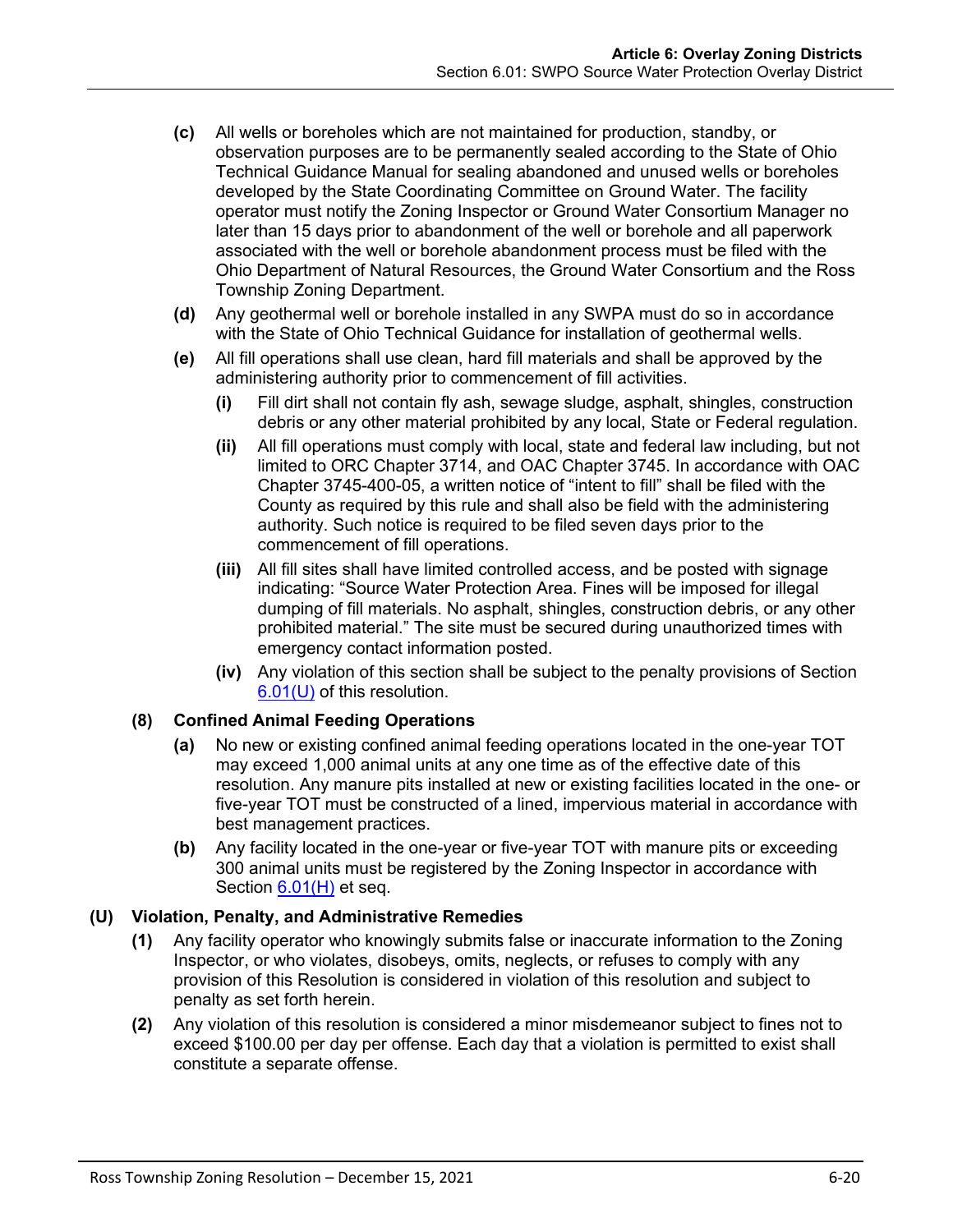- **(3)** In addition to prosecution of a violation as a minor misdemeanor, the Zoning Inspector upon discovery of violation of any provision of this resolution, may pursue with reasonable notice any legally available administrative remedies or enforcement actions including, but not limited to, the following:
	- **(a)** Ordering cessation of any use or activity that may create hazards or have deleterious effects on the water supply or facilities;
	- **(b)** Discontinuing utility service to any facility operating in violation of this resolution;
	- **(c)** Ordering remedial actions;
	- **(d)** Requiring pollution control and abatement; and
	- **(e)** Requiring development of compliance schedules to implement corrective action.
- **(4)** When considering the exercise of any of the above powers or actions, the Zoning Inspector may take into consideration any evidence presented by the entity regarding cost effectiveness and the economic impact imposed by the requirements or actions.

## **(V) Variance and Appeals under the Source Water Protection Program**

**(1)** Any person aggrieved by any order issued by the Zoning Inspector under the provisions of this resolution may appeal such decision to the Ross Township BZA in accordance with established filing procedures.

## **(2) Source Water Protection Appeals Advisory Board Established**

The member communities of the Hamilton to New Baltimore Groundwater Consortium and their surrounding jurisdictions have established a Source Water Protection Appeals Advisory Board (SWPAAB) for the technical review of any variance or appeals request submitted under the Source Water Protection Program. The SWPAAB shall consist of representatives from communities in the Hamilton to New Baltimore area as selected by the Butler County Planning Department or other designated authority. The SWPAAB shall operate in accordance with the bylaws developed by and for the group.<sup>22</sup>

## **(3) SWPAAB Review**

Before action on any variance or appeal related to an action under Section [6.01](#page-0-2) of this resolution by the Ross Township BZA, the SWPAAB shall review any variance or appeal request to ensure that the request, if granted, will not present a contamination threat to groundwater. The SWPAAB shall provide a recommendation on the variance or appeal request to the BZA. In doing so, they may include with the recommendation any such alternatives or modifications to the request as necessary to minimize the potential for groundwater contamination. The SWPAAB shall have 30 days from receiving a variance or appeals request to make a recommendation to the BZA. This 30 days period shall be inclusive within, not in addition to, the allowed time frame for review by the BZA. $^{23}$ 

## **(W) Confidentiality**

Information contained in any documentation collected by or submitted to the Zoning Inspector under the provisions of this resolution that is designated as confidential by a facility operator shall be considered confidential only to the extent allowable under Ohio Public Records Law and other applicable federal and state laws.

<sup>&</sup>lt;sup>22</sup> We will have to check how townships that maintain their own zoning are part of this appeals board.

 $23$  We will need to check how this works with the established timing of review.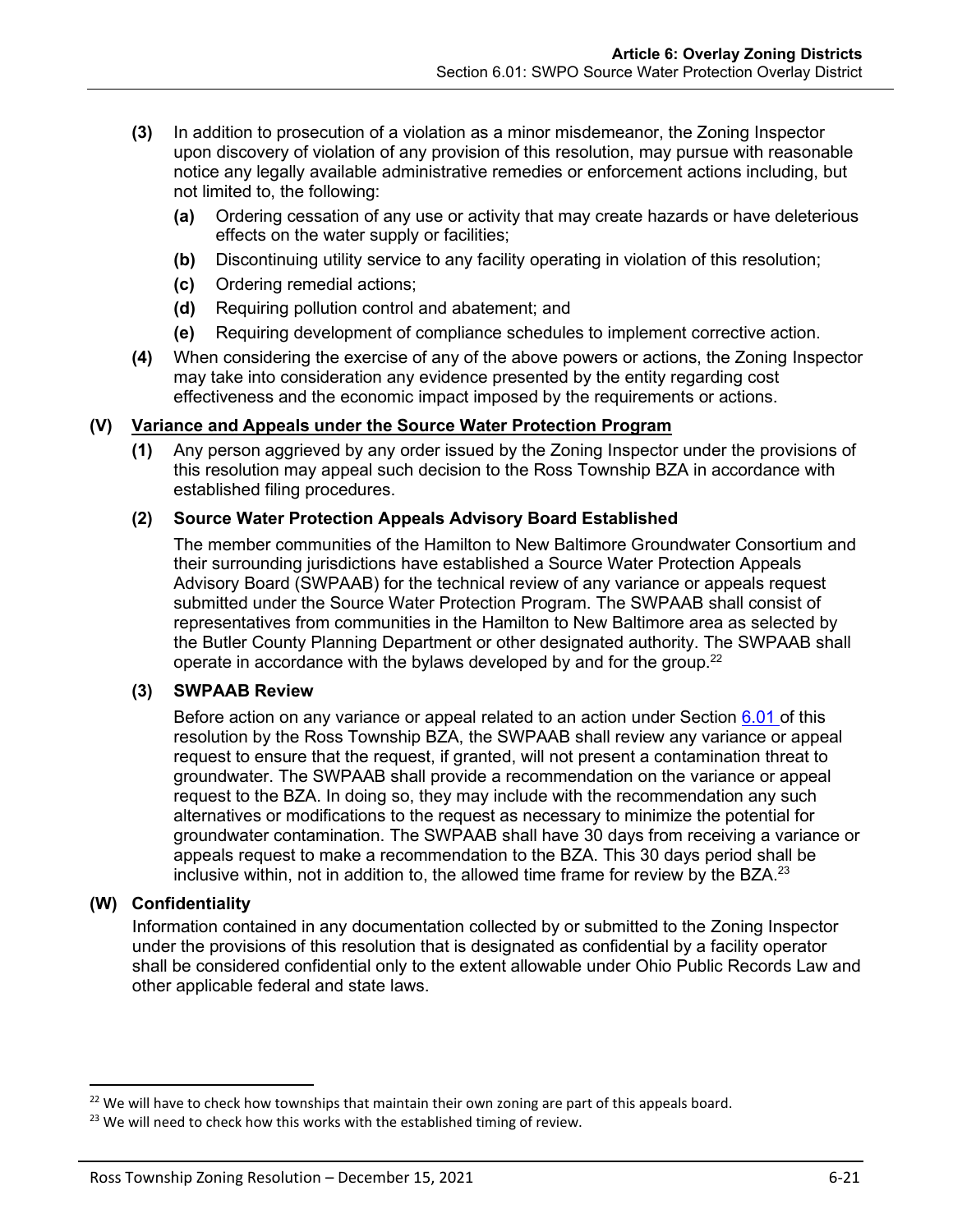# <span id="page-21-0"></span>**(X) Regulated Substances List**

## **(1) Regulated Substance List**

The substances to be regulated are those chemicals, mixtures, and other substances, or components thereof, that are known or suspected (as classified by EPA Standards) carcinogens, toxic or highly toxic agents, corrosives, or which otherwise have been determined to be a health hazard or require monitoring as a primary or secondary contaminant under the Safe Drinking Water Act of 1986 (Public Law 93-523), as amended. These substances shall be regulated when the concentration of regulated substances stored or otherwise used on site meets or exceeds those quantities specified in Section  $6.01(X)(2)$  of this resolution. Regulated substances include:

- **(a)** Petroleum or petroleum-based products, including fuels, fuel additives, lubricating oils, motor oils, hydraulic fluids, and other similar petroleum-based products;
- **(b)** Antifreeze, transmission fluids, brake fluids, and coolants;
- **(c)** Solvents (raw or spent), including cleaning solvents, degreasing solvents, stripping compounds, dry cleaning solvents, painting solvents, and/or hydrocarbon or halogenated hydrocarbon solvents;
- **(d)** Inks, printing and photocopying chemicals, and waste rags used for solvent-based cleaning;
- **(e)** Organic pigments;
- **(f)** Liquid storage batteries;
- **(g)** Non-aerosol, non-latex-based paints, primers, thinners, dyes, stains, wood preservatives, varnishing and cleaning compounds, paint sludges, and paint filters;
- **(h)** Corrosion and rust prevention solutions;
- **(i)** Industrial and commercial cleaning supplies, including drain cleaners;
- **(j)** Sanitizers, disinfectants, bactericides, and algaecides;
- **(k)** Pesticides, herbicides, and fertilizers;
- **(l)** Acids and bases with a pH less than or equal to 2 or greater than or equal to 12.5;
- **(m)** Aqueous metals;
- **(n)** Road salt (only when stored in the 1-year and 5-year TOT); or
- **(o)** Any other material containing one percent or more by weight of a hazardous raw or waste product that is regulated: as an Extremely Hazardous Substance under Section 302 of the Emergency Planning and Community Right-to-Know Act (EPCRA) (OAC Resolution 3750-20); as a Hazardous Substance under the Comprehensive Environmental Response, Compensation, and Liability Act of 1980 (CERCLA) (OAC Resolution 3750-30); or as a Toxic Chemical regulated under Section 313 of EPCRA (OAC 3745-100).
- <span id="page-21-1"></span>**(2)** A substance listed above may be exempted from regulation under this resolution if the regulated substance does not present a threat to groundwater due to the nature of the substance, and the facility operator claiming this exemption for a specific regulated substance shows the Zoning Inspector proper documentation from the chemical manufacturer or other qualified, verifiable source that the regulated substance does not present a threat to groundwater.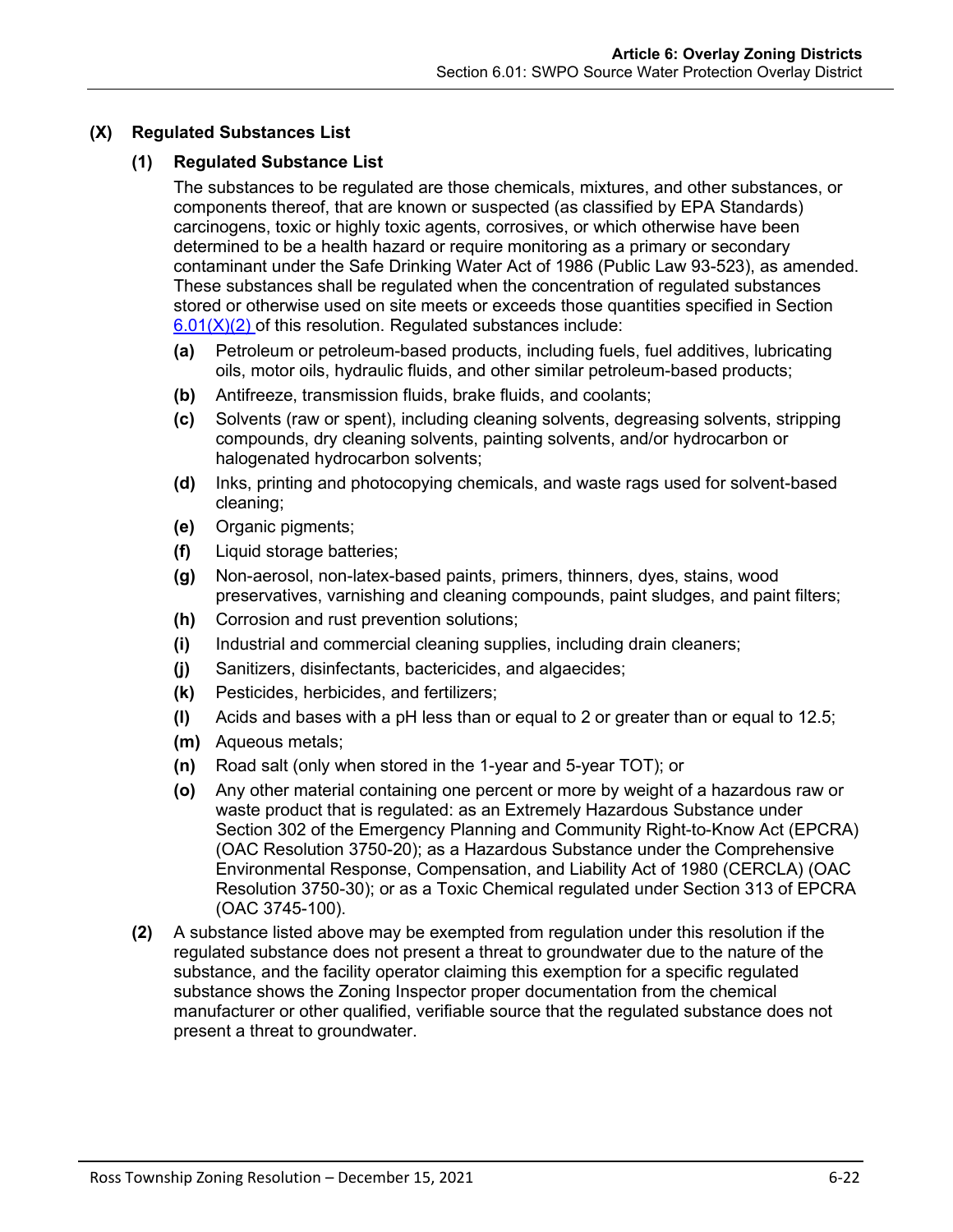- **(3)** Chemicals which are regulated by SDWA, TSCA, RCRA, OSHA, CERCLA, SARA, FIFRA, or other state and/or federal environmental laws and regulations, or for which there is scientific evidence such as the Contaminant Candidate List (CCL) under the USEPA that indicate acute or chronic health effects can result from exposure including carcinogens, toxic and highly toxic agents, reproductive toxins, teratogens, endocrine disruptors, irritants, corrosives, sensitizers, hepatotoxins, nephrotoxins, neurotoxins, agents which act on the hematopoietic system, obnoxious substances causing odor and taste problems, and agents which damage the lungs, skin, eyes, or mucous membranes;
- <span id="page-22-1"></span>**(4)** Substances listed in Section [6.01\(X\)\(1\)](#page-21-0) shall be considered regulated when, at any time of the year, the concentration of regulated substances stored or used at a facility meets or exceeds the lesser of the following quantities:
	- **(a)** When located within the 1-year and 5-year TOT, in amounts exceeding 55 gallons aggregate for liquid materials or 440 pounds aggregate for dry weights;
	- **(b)** When located within the ten-year TOT, in amounts meeting or exceeding 1,000 gallons aggregate for liquid materials or 8,000 pounds aggregate for dry weights when stored aboveground, or 500 gallons aggregate for liquid materials when stored in an underground storage tank.
- <span id="page-22-0"></span>**(5)** Storage of regulated substances packaged as consumer products in original containers for consumer purchase shall be regulated under this resolution only when storage meets or exceeds 500 gallons aggregate for liquid materials or 4,000 pounds aggregate for dry weights, whichever is less, in the 1-year and 5-year TOT, or 1,000 gallons aggregate for liquid materials or 8,000 pounds aggregate for dry weights, whichever is less, in the tenyear TOT.

# **6.02 VENICE OVERLAY DISTRICT<sup>24</sup>**

## **(A) Purpose**

The Venice Overlay District (VOD) is established to implement the recommendations in the Downtown Venice Redevelopment Report as it relates to the downtown area of Ross Township along State Route 128. The overall purpose of the regulations is to enable the creation of a compact development area that provides for the orderly development of a mixture of land uses. The VOD District and its regulations are established in order to:

- **(1)** Encourage a broader mixture of complimentary land uses that allowed in any of the underlying base zoning districts that include housing, neighborhood retail, professional offices and civic uses to create an economic and social center for Ross Township;
- **(2)** Promote responsible planning by providing flexibility in the type, placement and density of buildings while encouraging coordinated design within a unified development area; and
- **(3)** Promote the expansion of economic development for the township through the addition of the new commercial and residential investment which will create destination-based land uses and activities.

# **(B) Applicability**

- **(1)** Property owners that are subject to the VOD District may continue to use their property in accordance with the requirements of the applicable base zoning district except that the regulations of the following sections of this article shall apply regardless of the base zoning district:
	- a. Section [6.02\(G\): Area, Frontage and Yard Requirements;](#page-23-0)

 $24$  This District was drafted in 2016 but never went through the final review and adoption process.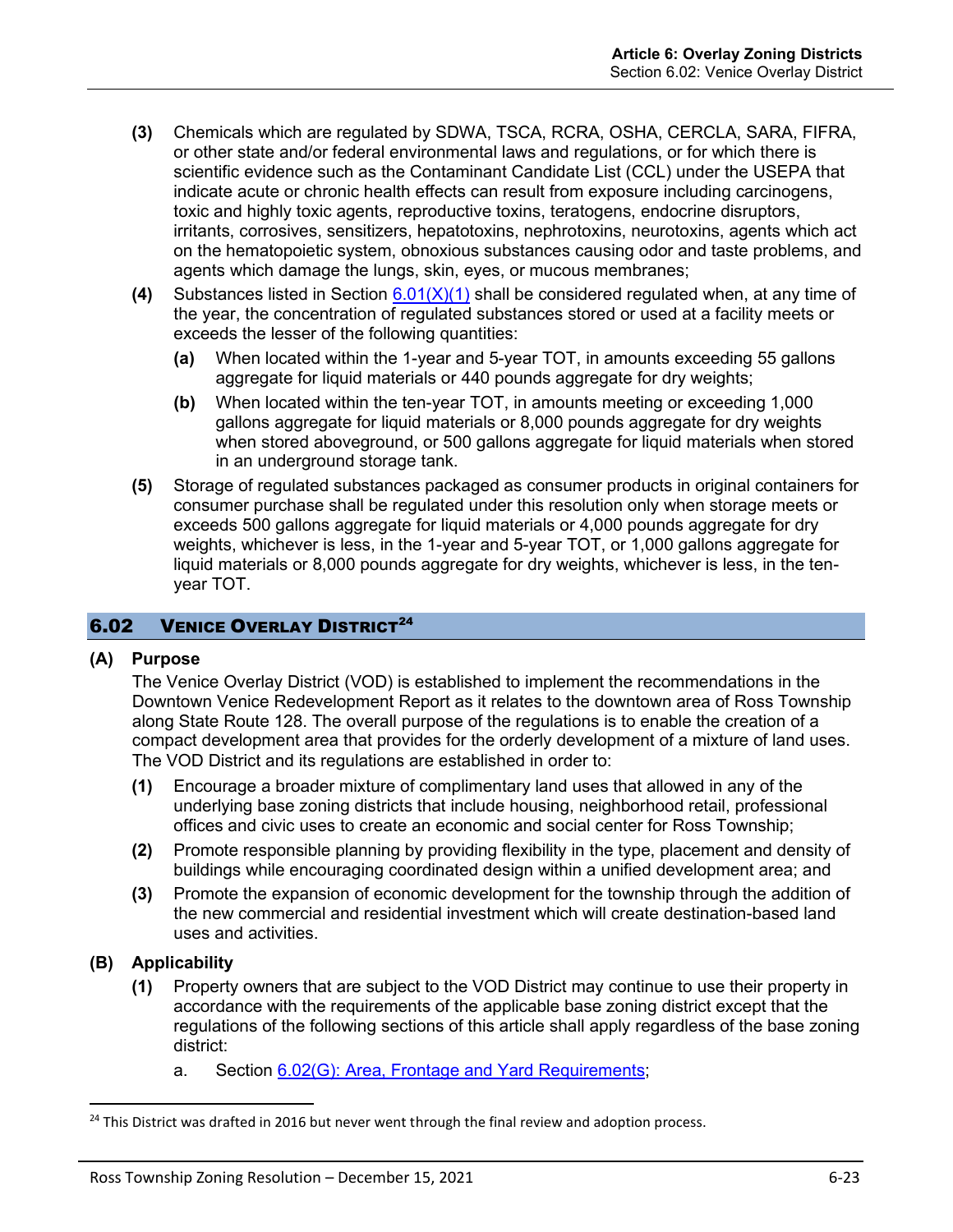- b. Section [6.02\(H\): Signs;](#page-24-0)
- c. Section [6.02\(I\): Parking, Access, and Mobility;](#page-24-1)
- d. Section [6.02\(J\): Landscaping and Buffering;](#page-24-2)
- e. Section [6.02\(K\): Additional Required Conditions;](#page-25-0)
- **(2)** Any nonconforming use or building established prior to the amendment establishing the VOD shall be subject to the applicable regulations related to nonconforming uses or buildings (See Article 14: Nonconformities.).
- **(3)** At the election of the property owner, the owner may choose to develop pursuant to the VOD District, in accordance with this section, without requiring the rezoning of the base zoning district.
- **(4)** Any property zoned as a B-PUD shall be subject to any plans approved as part of the B-PUD process.

## **(C) Principal Permitted Uses**

- **(1)** Regardless of the underlying base zoning district, any principal use permitted in the B-2 zoning district shall be permitted in the VOD subject to the standards of this article.
- **(2)** One-family dwellings, two-family dwellings, multiple-family dwellings, garden apartments, row dwellings, and town houses shall also be considered principal permitted uses in the VOD subject to the standards of this resolution and in conformance with the Downtown Venice Redevelopment Plan.<sup>25</sup>
- **(3)** Mixed use buildings with any combination of a principal permitted uses within the same structure are permitted in the VOD subject to the standards of this article.

## **(D) Accessory Use**

- **(1)** Any accessory use allowed in applicable base zoning district or in the B-2 district shall be permitted in the VOD. See Section 8.01: Accessory Use Regulations.
- **(2)** For any residential use, accessory uses traditionally associated with residential uses shall be allowed as accessory to a dwelling in the VOD.

# **(E) Prohibited Uses**

Check cashing establishments, cash advance establishments, pawn shops, and rent-to-own stores are specifically prohibited in the VOD.

# **(F) Maximum Height**

No structure shall exceed three stories or 40 feet in height, except as provided in Section  $5.05(A)(4)(d)$ .

# <span id="page-23-0"></span>**(G) Area, Frontage and Yard Requirements<sup>26</sup>**

The following minimum requirements shall be observed, except as modified by the provisions of Section 5.05(A):

- **(1)** There shall be no minimum lot area requirement.
- **(2)** The minimum front yard setback shall be 10 feet as measured from the street right-of-way to the principal building.
- **(3)** There shall be no minimum side yard width requirement unless the lot line is adjacent to a residential district outside of the VOD. In such case, there shall be a minimum side yard of 20 feet.

 $25$  This will allow for the senior housing and higher density housing envisioned by the plan.

 $26$  This is fairly similar to the B-2 requirements. It will be most beneficial to residentially zoned properties.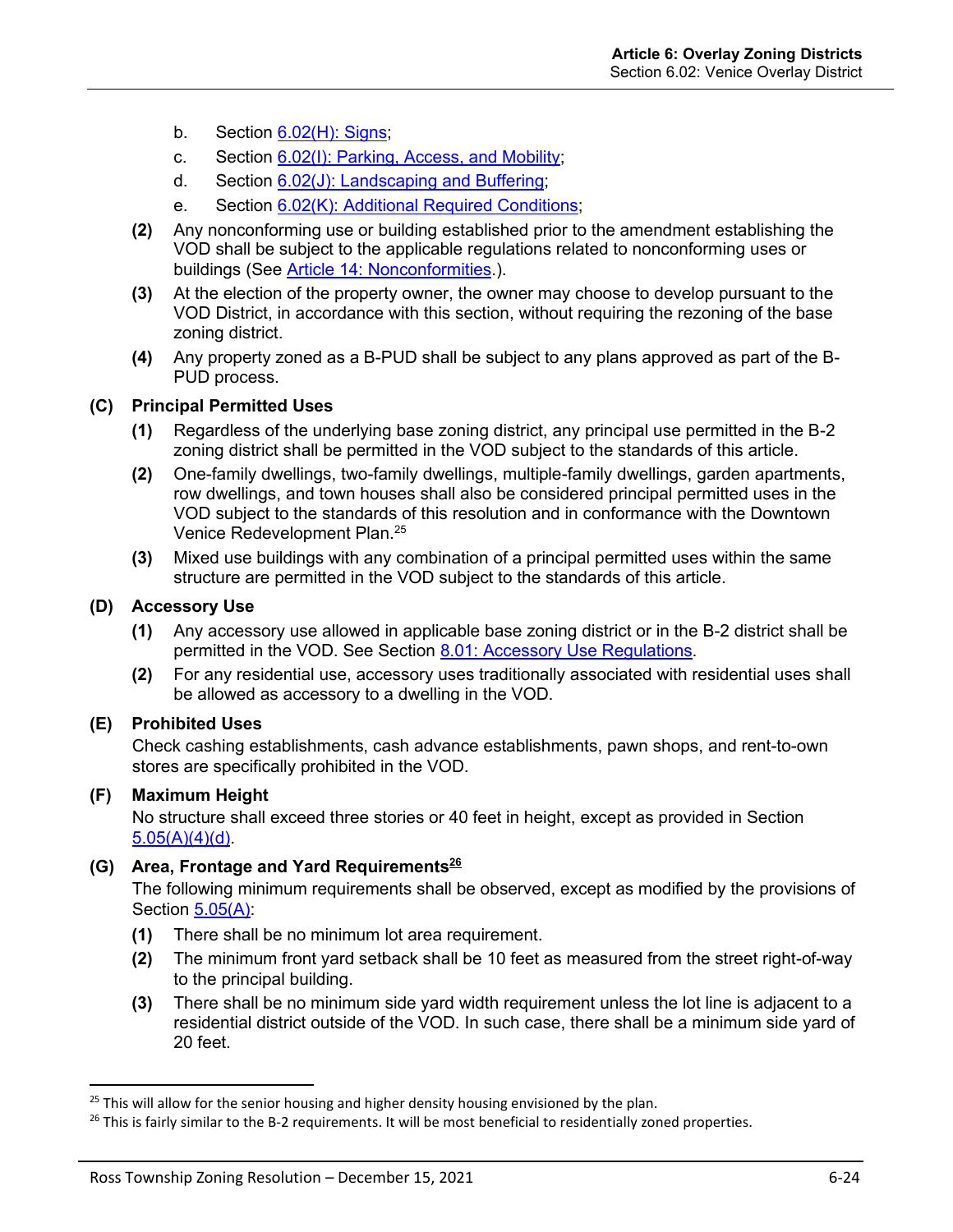**(4)** There shall be no minimum rear yard depth requirement unless the lot line is adjacent to a residential district outside of the VOD. In such case, there shall be a minimum rear yard of 25 feet.

# <span id="page-24-0"></span>**(H) Signs**

- **(1)** Freestanding signs authorized in Section 13.09(B) are permitted on any lot in the VOD and shall be subject to any standards applicable to freestanding signs in this resolution. The freestanding sign not exceed six feet in height with a maximum sign area of 48 square feet.<sup>27</sup> Such freestanding sign shall be constructed as a monument sign with a solid base or on two poles where the clearance between grade and the bottom of the sign face is no more than one foot.
- **(2)** All other signs authorized in Article 13: Signage Standards shall be allowed in the VOD as regulated by that article.

# <span id="page-24-1"></span>**(I) Parking, Access, and Mobility**

- **(1)** If a loading space is to be provided at the option of the property owner or developer, it shall comply with the design standards of Section 12.06: Off-Street Loading Requirements but may only be located in the rear yard.
- **(2)** Parking areas shall be located in the side or rear yard to the maximum extent feasible.
- **(3)** All other parking and loading requirements shall be subject to the requirements of Article 12: Parking, Loading, and Circulation Standards.
- **(4)** Cross-access easements to adjacent parcels shall be provided in order to achieve better circulation throughout the corridor and to minimize driveway cuts along public roads, unless waived by the Butler County Engineer. All cross-access easements shall comply any applicable county or state access management requirements. Shared maintenance agreements shall be filed with the Butler County Recorder.<sup>28</sup> To the maximum extent feasible, such cross-access easement shall be provided behind the principal building.
- **(5)** A four-foot concrete sidewalk shall be constructed for all portions of a parcel which adjoins a public street for new construction, or remodeling which exceeds 50 percent of the appraised value of the structure, and the parcel is within 1,000 feet of an existing public sidewalk. Sidewalks shall be constructed within the public right-of-way.

# <span id="page-24-2"></span>**(J) Landscaping and Buffering<sup>29</sup>**

**(1)** Parking areas in the VOD shall be screened from any public street with a continuous row of deciduous trees along the street, or an aluminum or wrought-iron fence<sup>30</sup> with a hedge between the fence and the street. This planting area shall be contained within a 10-footwide grass area that may also contain a sidewalk if required by another section of this resolution.

<sup>&</sup>lt;sup>27</sup> Right now, the county allows 64 square foot signs with a maximum height of 4 feet. To actually have a full-size sign, the sign would be disproportionate at 4' high by 16' wide. We have increased the height allowed in the VOD but have mandated it be a monument sign and also reduced the maximum size given the character of the area. We will include graphics of a monument sign. The building sign regulations are pretty lenient given some basic calculations I did and there does not appear to be a need to alter any other sign regulations.

<sup>&</sup>lt;sup>28</sup> This is more specific requirements for cross-access easement than Section 16.0512 of the Butler County resolution.

 $29$  We initially had architectural standards for multi-family dwellings in the draft VOD but we have eliminated them as there will be architectural standards for all new multi-family dwellings in Ross Township.

<sup>&</sup>lt;sup>30</sup> We will include an image of an example of this type of screening.